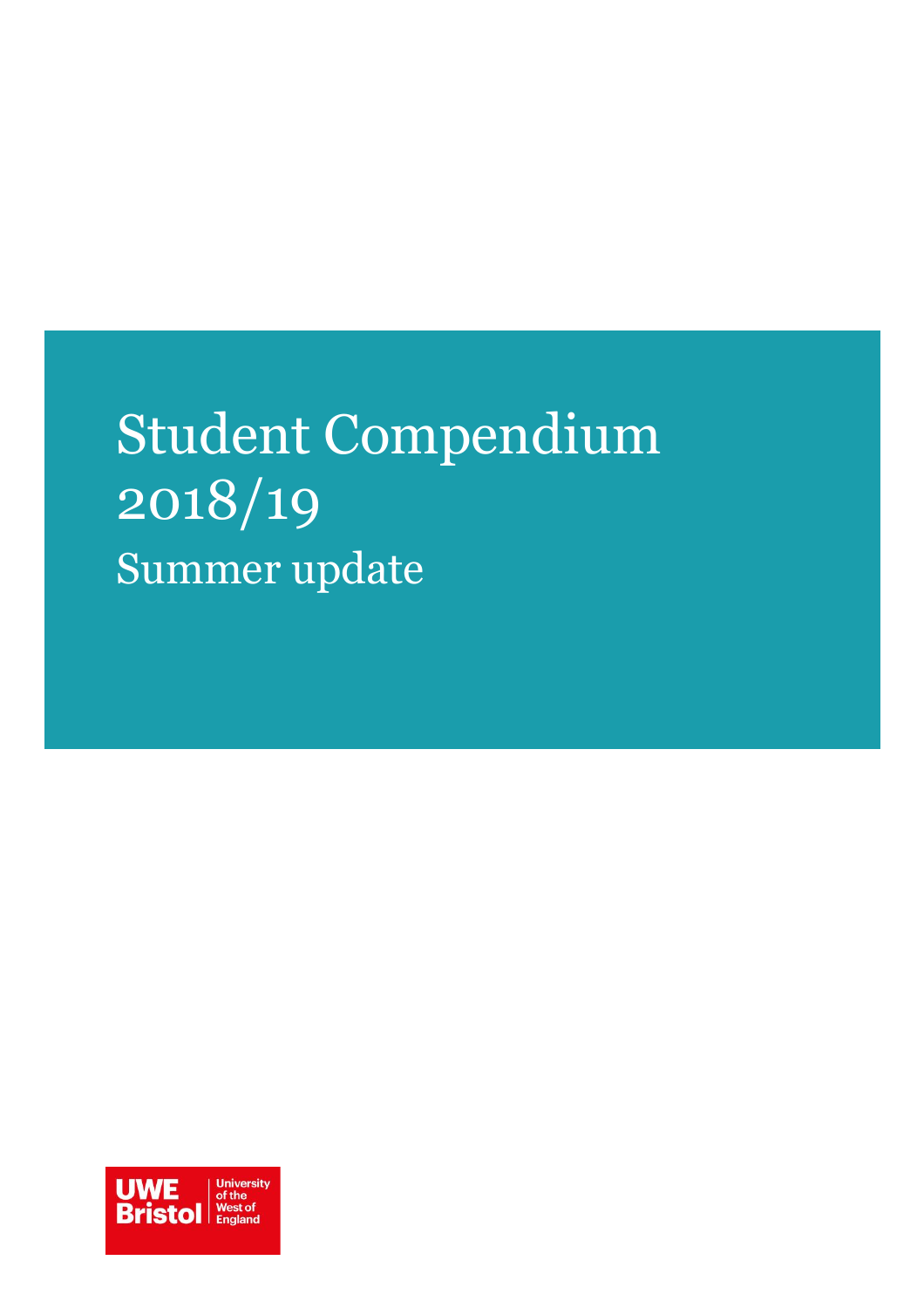## Contents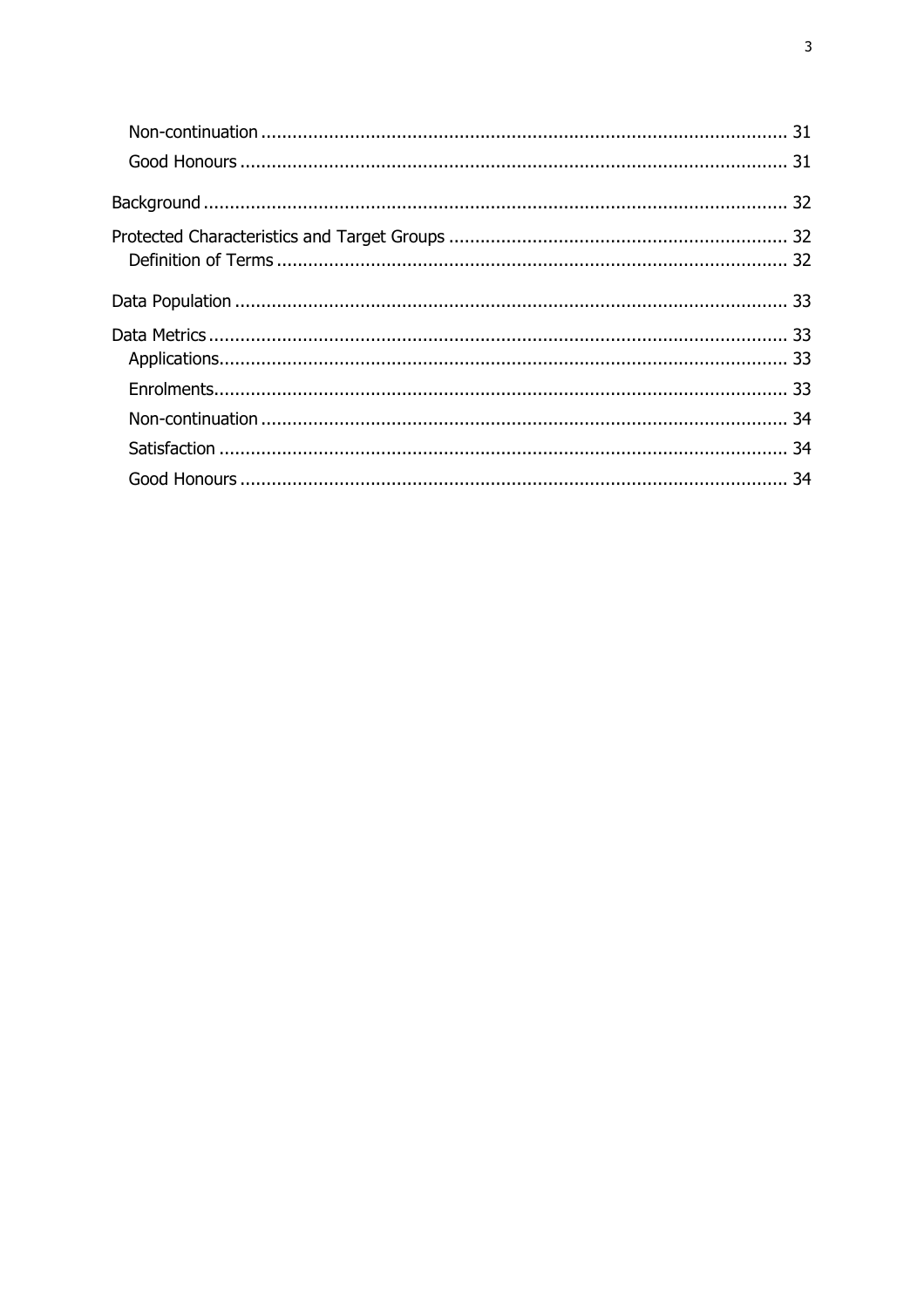## <span id="page-3-0"></span>**University Analysis 2018/19**

This student compendium summarises and describes the student lifecycle for undergraduate home students according to protected characteristic and widening participation (WP) target group. It uses two main data sets: a full student count of all students<sup>1</sup> enrolled in each academic year and a set of KPI metrics broken down by WP group.

### **See pages 32-34 for an explanation of the acronyms and technical terms used in this document.**

|                                | Age                                                                                                                                                                                                              | <b>Disability</b>                                                                                                                                                                                                              | <b>Ethnicity</b>                                                                                                                                                                                                                                        | Gender                                                                                                                                                                                                    | <b>Low Participation</b><br><b>Neighbourhoods</b>                                                                                                                                                                                      |
|--------------------------------|------------------------------------------------------------------------------------------------------------------------------------------------------------------------------------------------------------------|--------------------------------------------------------------------------------------------------------------------------------------------------------------------------------------------------------------------------------|---------------------------------------------------------------------------------------------------------------------------------------------------------------------------------------------------------------------------------------------------------|-----------------------------------------------------------------------------------------------------------------------------------------------------------------------------------------------------------|----------------------------------------------------------------------------------------------------------------------------------------------------------------------------------------------------------------------------------------|
| Applications and<br>Enrolments | <b>Applications</b><br>່∘∘<br>and<br>enrolments from<br>mature students<br>have continued to<br>decrease year-on-<br>year since 2016/17.                                                                         | <b>Applications</b><br>$\circ$ $\circ$<br>from disabled<br>students continue to<br>increase but<br>enrolments continue<br>to decrease.                                                                                         | Applications<br>$\circ$ $\circ$<br>and<br>enrolments from<br><b>BAME</b> students have<br>increased over the<br>past three years.                                                                                                                       | The gender<br>$^{\circ}$ 0 $^{\circ}$<br>divide for<br>both applications<br>and enrolments is<br>closing.                                                                                                 | Applications<br>ິ •<br>from LPN<br>students are the<br>same as last year,<br>but the proportion of<br><b>LPN</b> students<br>enrolling has<br>increased.                                                                               |
| Non-continuation               | <b>Mature</b><br>$\circ$ $\circ$<br>students are<br>less likely to<br>withdraw from their<br>studies than young<br>students, but the<br>non-continuation<br>rate has fluctuated<br>over the past three<br>years. | <b>Disabled</b><br>0 <sub>0</sub><br>students are<br>less likely to<br>withdraw from their<br>studies than non-<br>disabled students.<br>However, students<br>with mental health<br>conditions are more<br>likely to withdraw. | <b>BAME</b><br>$\circ$ $\circ$<br>students are<br>less likely to<br>withdraw from their<br>studies than White<br>students, as has<br>been the case for<br>the past three years.                                                                         | <b>The</b><br>່∘∘<br>proportion of<br>female students<br>withdrawing from<br>their studies has<br>increased and the<br>rate for male<br>students has<br>plateaued.                                        | The proportion<br>′••<br>of LPN young<br>students withdrawing<br>from their studies<br>remains<br>higher than for other<br>students. The<br>gap has slightly<br>narrowed.                                                              |
| Good Honours                   | Good<br>$^{\circ}$<br>honours<br>rates are<br>lower for mature<br>students than for<br>young students and<br>decreased between<br>2017/18 and<br>2018/19.                                                        | <b>Good honours</b><br>່∘∘<br>rates for<br>disabled students<br>are 6.4pp below<br>those of non-<br>disabled students,<br>and dropped<br>between 2017/18<br>and 2018/19.                                                       | There is a<br>$^{\circ}$ $^{\circ}$<br>$\overline{\phantom{1}}$<br>large gap<br>between BAME and<br>White students<br>achieving good<br>honours. A smaller<br>proportion of BAME<br>students achieved<br>good honours in<br>2018/19 than in<br>2016/17. | The gender<br>$\ddot{\bullet}$<br>gap for good<br>honours is closing.<br>The proportion of<br>male students<br>achieving good<br>honours is<br>increasing, but for<br>female students it's<br>decreasing. | Good honours<br>$\circ$ $\circ$<br>rates for LPN<br>Young and Other<br>Young students were<br>almost identical. The<br>proportion of LPN<br>Young students<br>achieving good<br>honours has<br>increased over the<br>past three years. |
| Student<br>Satisfaction        | Overall<br>$\bullet$ $\bullet$<br>satisfaction is<br>similar for mature<br>and young students,<br>and greater for<br>mature students in<br>several categories.                                                   | Overall<br>$\circ$ $\circ$<br>satisfaction<br>for non-disabled<br>students is much<br>higher than for<br>disabled students.                                                                                                    | <b>Black and</b><br>$\circ$ $\circ$<br>Asian<br>students had the<br>highest overall<br>satisfaction,<br>although students of<br>other ethnicities had<br>the lowest score.                                                                              | The gender<br>$\ddot{\bullet}$<br>gap for<br>student satisfaction<br>is narrowing, but<br>female student<br>satisfaction has<br>decreased.                                                                | Not measured in NSS                                                                                                                                                                                                                    |

j

 $1$  For more information about which students are included in the "all students" group please refer to the data metrics descriptions on p33-34.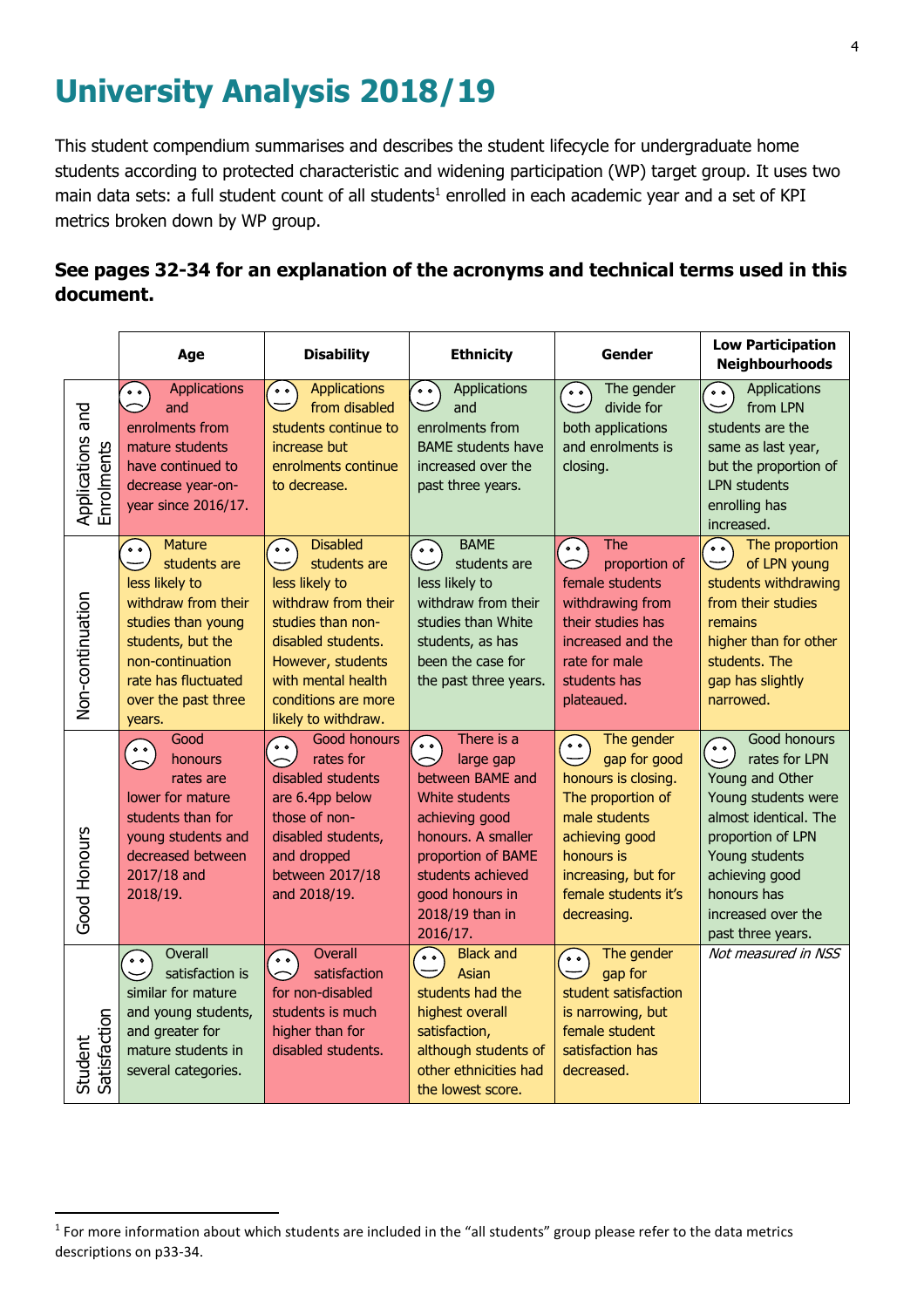## <span id="page-4-0"></span>**Age**

## <span id="page-4-1"></span>**Applications and Enrolments**

|                     | <b>Mature</b> | Young |
|---------------------|---------------|-------|
| <b>Applications</b> | 4933          | 24380 |
| % Applications      | 16.8%         | 83.2% |
| <b>Enrolments</b>   | 1224          | 4598  |
| % Enrolments        | 21.0%         | 79.0% |



- There has been a year on year decrease in mature student applications. In 2018/19, 16.8% of applications were from mature students which is 3pp lower than in 2017/18 and 7pp lower than in 2016/17.
- There has been a year on year decrease in mature student enrolments from 24.0% in 2016/17 to 23% in 2017/18 and 21.0% in 2018/19.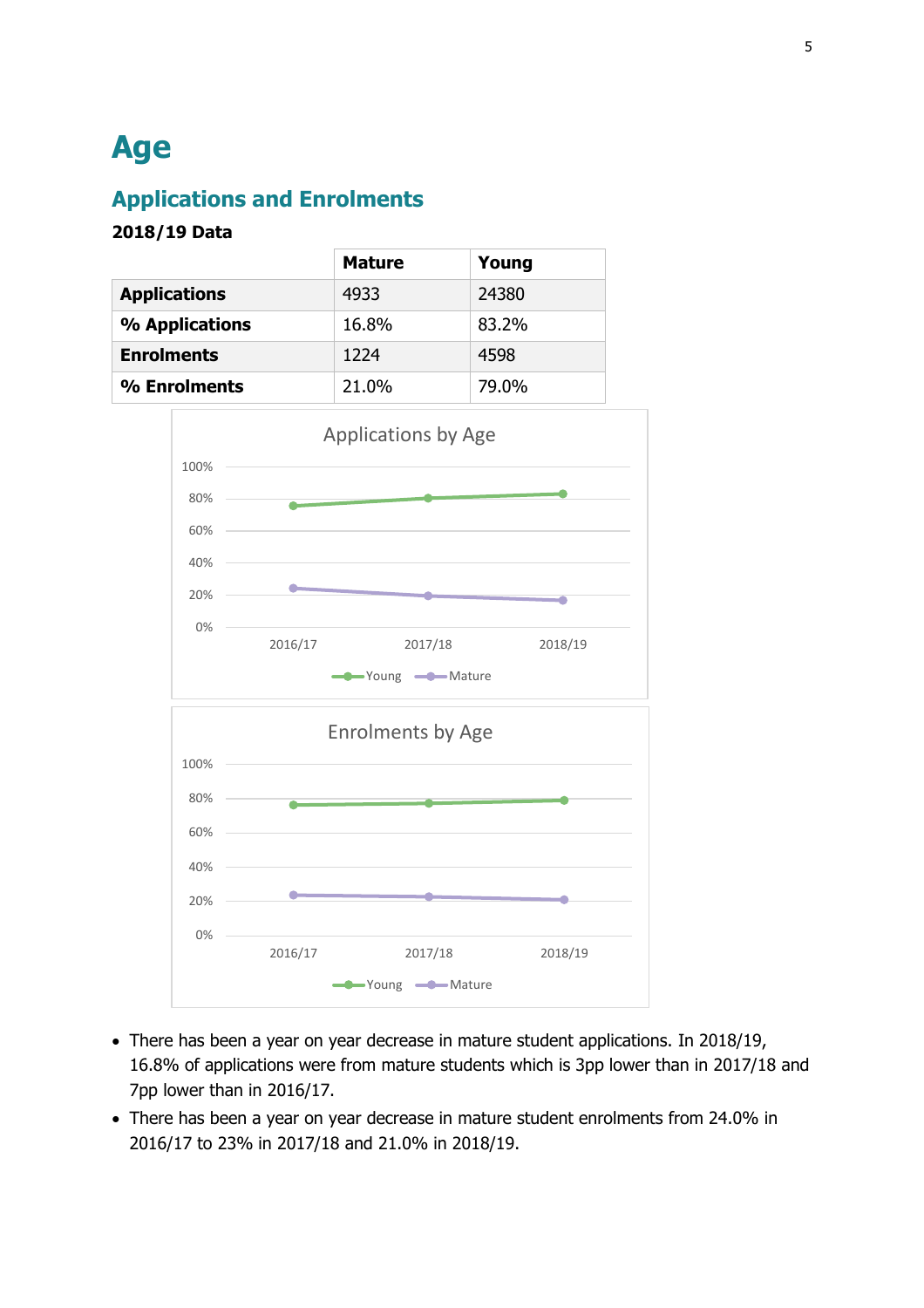### <span id="page-5-0"></span>**Non-continuation**

|                         | Young | <b>Mature</b> |
|-------------------------|-------|---------------|
| <b>Non-continuation</b> | -531  | 124           |
| % Non-continuation      | 11.0% | 9.7%          |



- The non-continuation rate for young students has increased over the past three years from 9.8% in 2016/17 to 10.5% in 2017/18 and 11.0% in 2018/19.
- The non-continuation rate for mature students has fluctuated over the past three years, and is now 1.3pp lower than that of young students.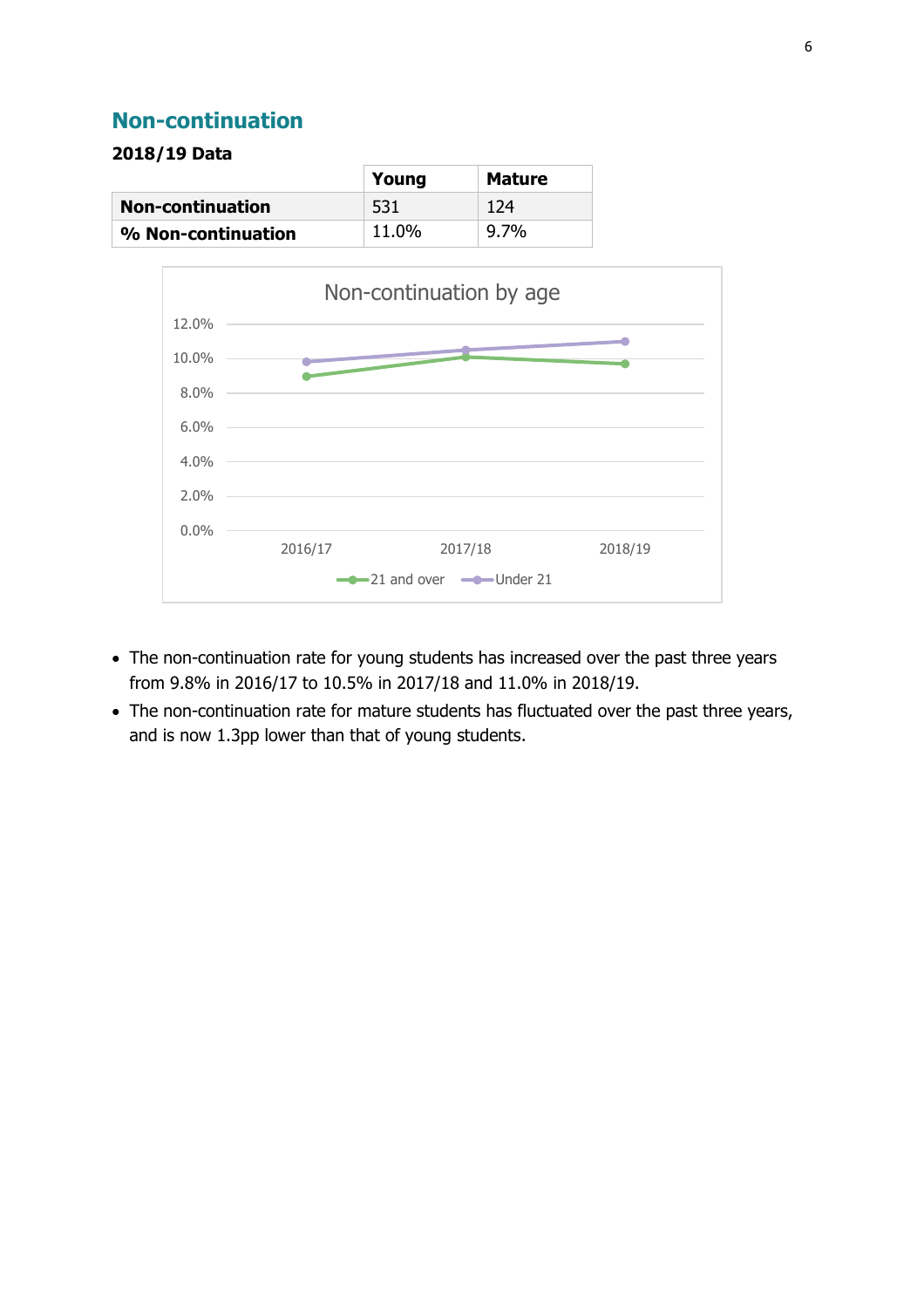### <span id="page-6-0"></span>**Good Honours**

|                     | Young | <b>Mature</b> |
|---------------------|-------|---------------|
| <b>Good Honours</b> | 3,121 | 970           |
| % Good Honours      | 80.8% | 72.1%         |



- Achievement of good honours among young students has been greater than that of mature students for the past three years.
- The proportion of young students achieving good honours increased from 79.9% in 2016/17 to 80.8% in 2018/19.
- There was a small increase in good honours rates for mature students between 2016/17 and 2017/18 (74.6% to 75.5%) but this then dropped to 72.1% in 2018/19.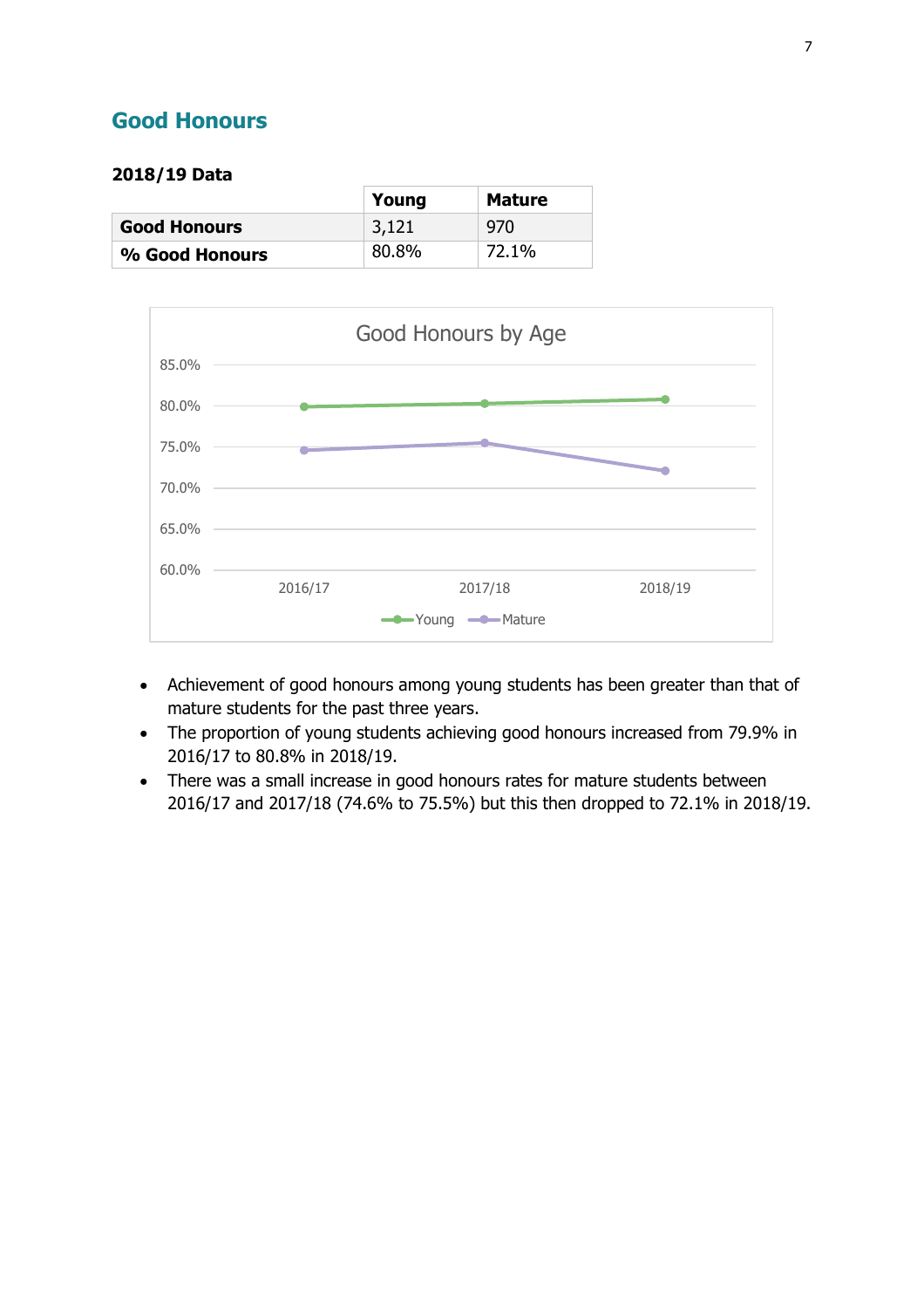### <span id="page-7-0"></span>**Student Satisfaction**



|                             | <b>Mature</b> | Young | <b>Difference</b><br>Mature -<br>Young |
|-----------------------------|---------------|-------|----------------------------------------|
| No. of Responses            | 1017          | 2927  | n/a                                    |
| <b>Response Rate</b>        | 77%           | 82%   | n/a                                    |
| Teaching                    | 87            | 87    | 0                                      |
| Learning Opportunities      | 88            | 86    | $+2$                                   |
| Assessment and Feedback     | 79            | 76    | $+3$                                   |
| <b>Academic Support</b>     | 85            | 84    | $+1$                                   |
| Organisation and Management | 78            | 81    | -3                                     |
| <b>Learning Resources</b>   | 91            | 90    | $+1$                                   |
| Learning Community          | 82            | 81    | $+1$                                   |
| <b>Student Voice</b>        | 82            | 81    | $+1$                                   |
| <b>Overall Satisfaction</b> | 88            | 89    | -1                                     |

#### **Responses 2018/19 Data**

- Overall satisfaction among young students has remained at 89 for the past three years.
- Overall satisfaction among mature students has fluctuated slightly, increasing from 87 to 89 between 2016/17 and 2017/18 but then dropping to 88 in 2018/19.
- Looking at the individual categories, mature student satisfaction is higher than that of young students in all but two categories. The score for both groups is the same for 'Teaching' and mature satisfaction is three points less than for young students for 'Organisation and Management'.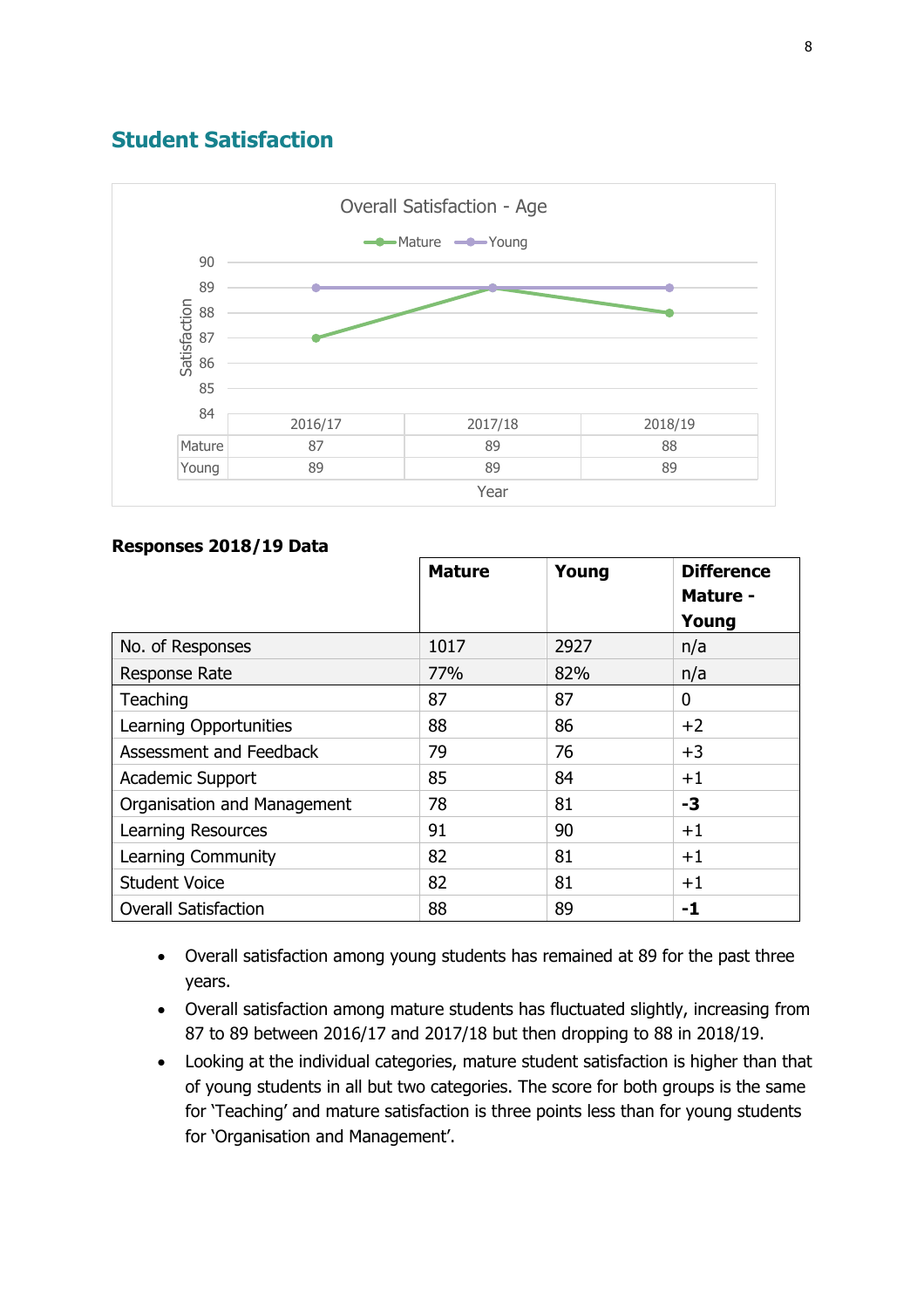## <span id="page-8-0"></span>**Disabled**

## <span id="page-8-1"></span>**Applications and Enrolments**

|                     | <b>Disabled</b> | <b>Non-Disabled</b> |
|---------------------|-----------------|---------------------|
| <b>Applications</b> | 3796            | 25517               |
| % Applications      | 13.0%           | 87.0%               |
| <b>Enrolments</b>   | 837             | 4985                |
| % Enrolments        | 14.4%           | 86.6%               |





- Applications from disabled students have increased by 1pp per year from 2016/17 to 2018/19.
- Enrolments of disabled students have decreased by 2pp per year from 2016/17 to 2018/19.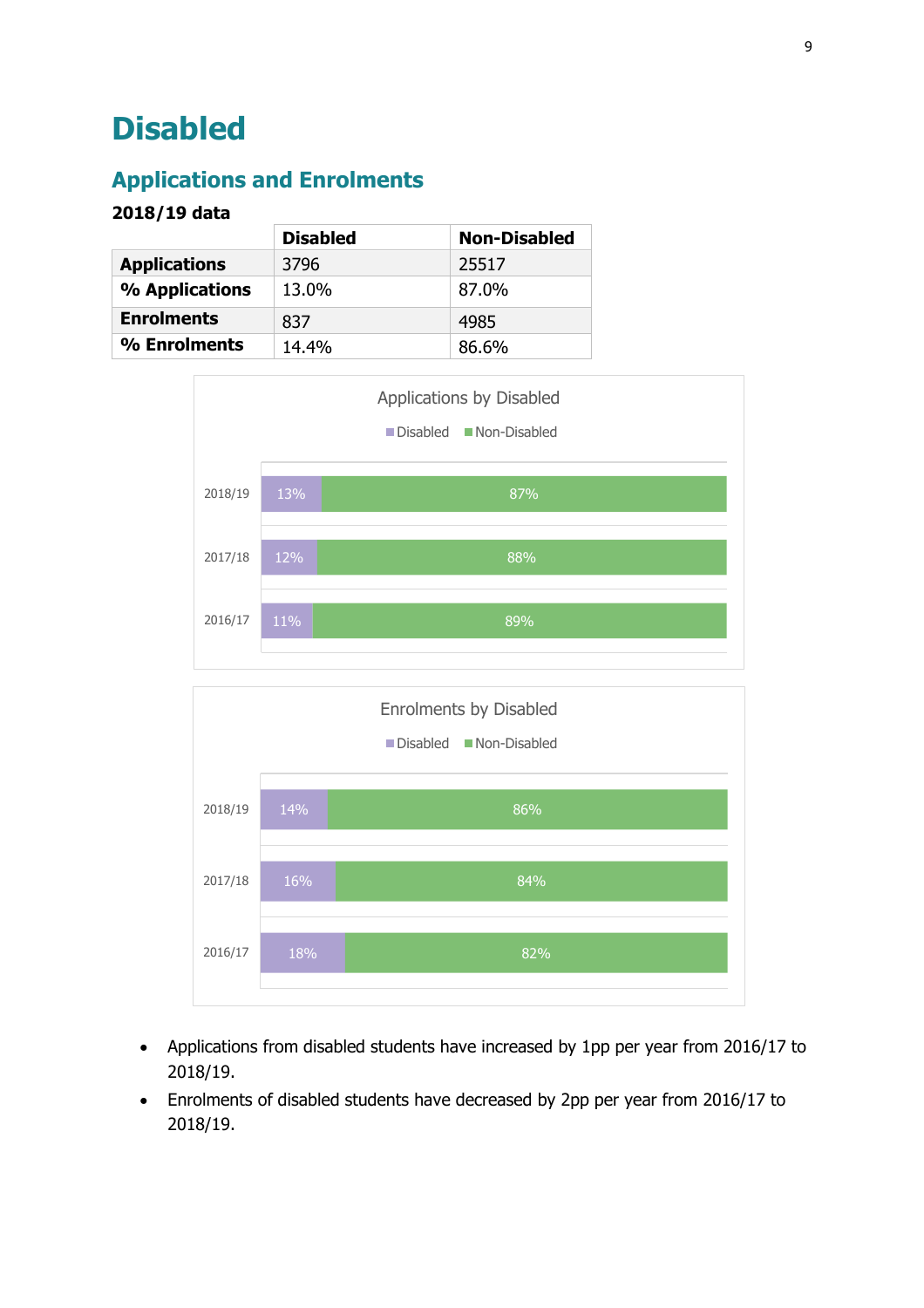| 2018/19 data |  |
|--------------|--|
|--------------|--|

|                     | <b>Disabled</b><br>with DSA | <b>Disabled</b><br>without DSA | <b>Disabled DSA</b><br><b>Unknown</b> |
|---------------------|-----------------------------|--------------------------------|---------------------------------------|
| <b>Applications</b> | N/A                         | N/A                            | N/A                                   |
| % Applications      | N/A                         | N/A                            | N/A                                   |
| <b>Enrolments</b>   | 261                         | 15                             | 561                                   |
| % Enrolments        | 31.2%                       | 2.8%                           | 67.0%                                 |



 There has been a continual decline in the percentage of disabled students enrolled who receive disabled student allowance (DSA) from 47% in 2016/17 to 31% in 2018/19.

|                     | <b>Specific</b><br>Learning<br><b>Difficulties</b> | <b>Mental</b><br><b>Health</b><br><b>Condition</b> | <b>Other</b><br><b>Impairment</b> | <b>Physical</b><br><b>Impairment</b> | <b>No</b><br><b>Impairment</b> |
|---------------------|----------------------------------------------------|----------------------------------------------------|-----------------------------------|--------------------------------------|--------------------------------|
| <b>Applications</b> | 634                                                | 354                                                | 349                               | 46                                   | 27930                          |
| % Applications      | 2.2%                                               | 1.2%                                               | 1.2%                              | 0.2%                                 | 95.3%                          |
| <b>Enrolments</b>   | 396                                                | 206                                                | 210                               | 25                                   | 4985                           |
| % Enrolments        | 6.8%                                               | 3.5%                                               | 3.6%                              | 0.4%                                 | 85.6%                          |

- The vast majority of applicants disclosed no impairment. Of students who did disclose an impairment, the largest group was those with specific learning difficulties and the smallest was those with a physical impairment.
- As in 2017/18, the highest proportion of enrolled disabled students are those that have disclosed specific learning difficulties (6.8% in 2018/19). The lowest proportion are disabled students who have a physical impairment (0.4%).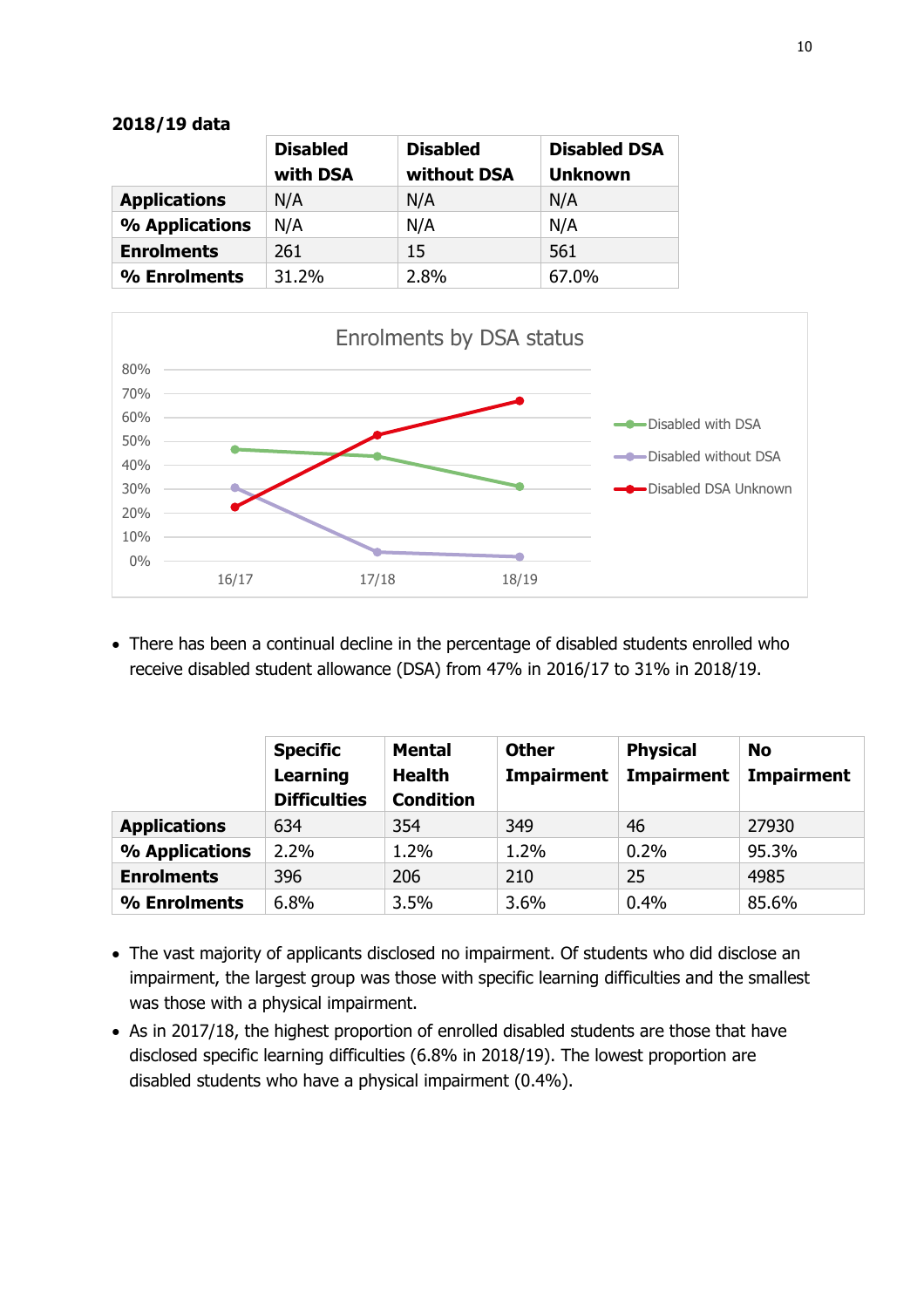### <span id="page-10-0"></span>**Non-continuation**

|                         | <b>Disabled</b> | <b>Non-disabled</b> |
|-------------------------|-----------------|---------------------|
| <b>Non-continuation</b> | 113             | 542                 |
| % Non-continuation      | 10.5%           | 10.8%               |





N.B. Physical impairment is not included as there were fewer than 5 students in this group.

- The non-continuation rate for disabled students has changed little between 2017/18 (10.4%) and 2018/19 (10.5%). However the non-continuation rate for non-disabled students has increased slightly from 10.4% in 2017/18 to 10.8% in 2018/19.
- Students with a mental health condition had the highest non-continuation rate. Noncontinuation has increased over the past three years for this group, from 11.1% in 2016/17 to 12.9% in 2017/18 and 13.9% in 2018/19.
- As has been the case for the past three years, non-continuation was lowest among students with specific learning difficulties (8.4%).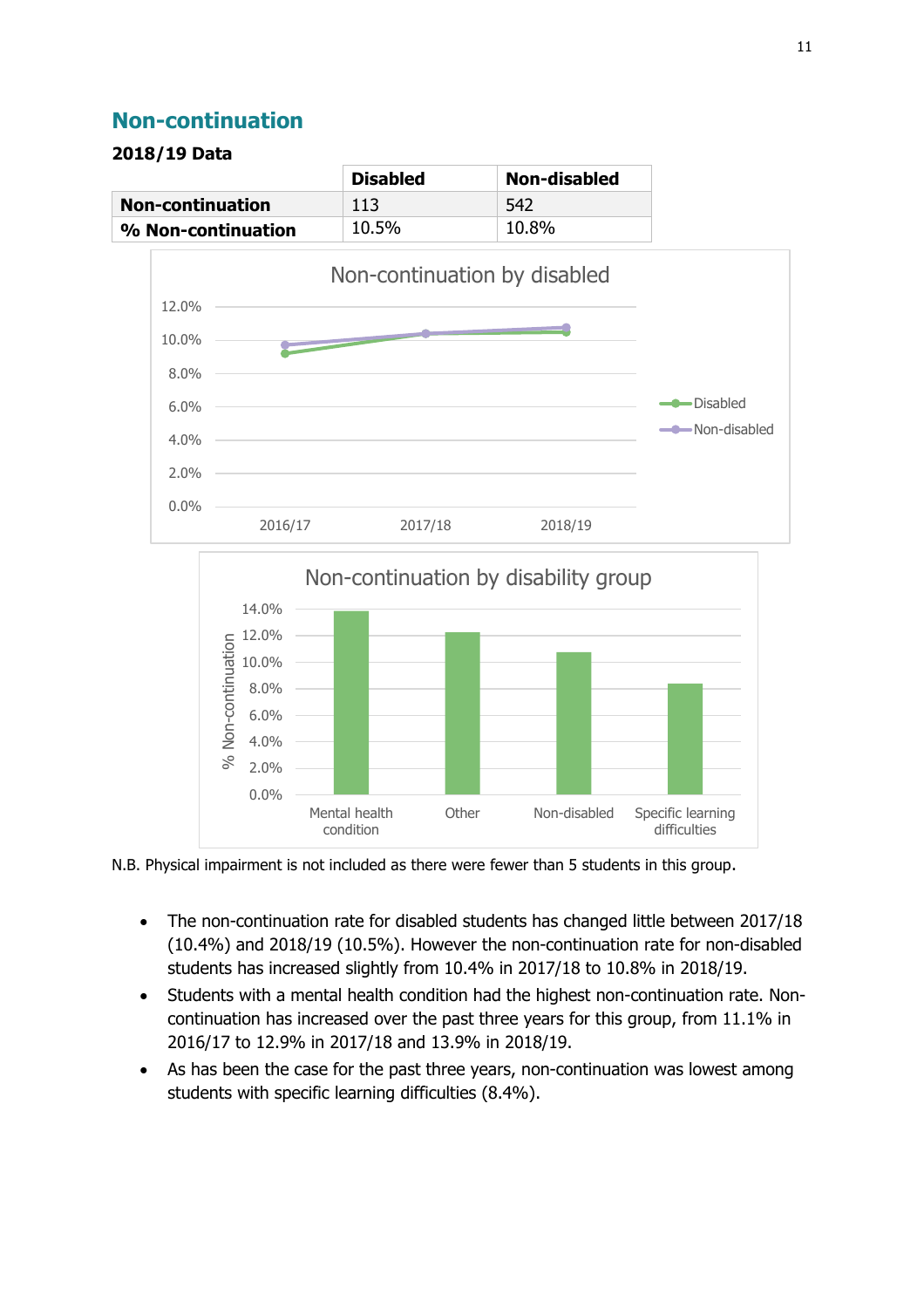## <span id="page-11-0"></span>**Good Honours**

|                     | <b>Disabled</b> | <b>Non-Disabled</b> |
|---------------------|-----------------|---------------------|
| <b>Good Honours</b> | 729             | 3,362               |
| % Good Honours      | 73.5%           | 79.9%               |



- The proportion of non-disabled students achieving good honours has steadily increased over the past three years, from 79.3% in 2016/17 to 79.9% in 2018/19.
- The proportion of disabled students achieving good honours rose between 2016/17 and 2017/18, but then dropped by 2pp between 2017/18 and 2018/19.

|                     | <b>Specific</b><br>learning<br>difficulties | <b>Mental</b><br><b>Health</b><br><b>Condition</b> | <b>Other</b><br><b>Impairment</b> | <b>Physical</b><br><b>Impairment</b> | Non-<br>disabled |
|---------------------|---------------------------------------------|----------------------------------------------------|-----------------------------------|--------------------------------------|------------------|
| <b>Good Honours</b> | 367                                         | 153                                                | 186                               | 23                                   | 3,362            |
| % Good Honours      | 71.9%                                       | 77.0%                                              | 73.1%                             | 78.3%                                | 79.9%            |

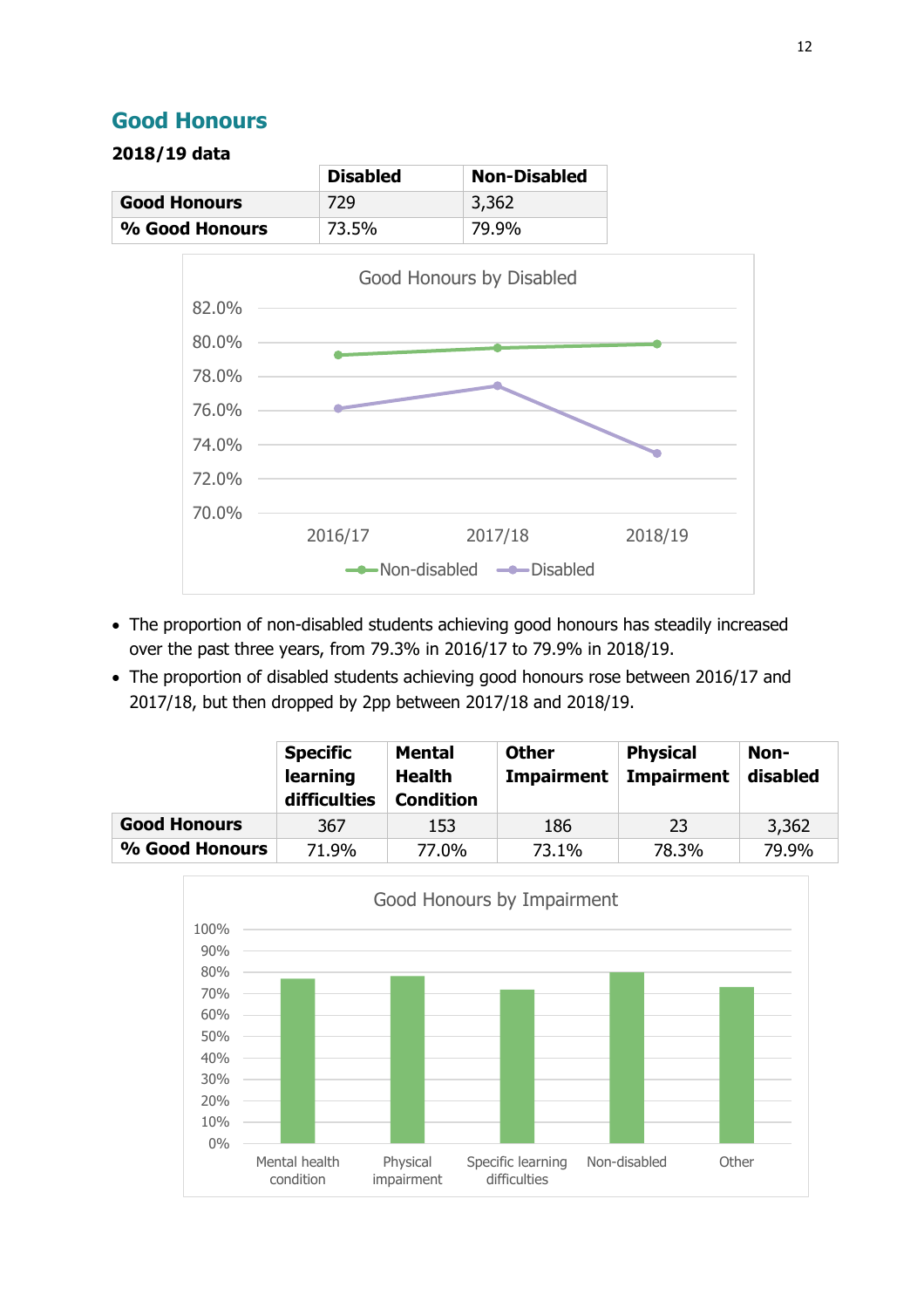## <span id="page-12-0"></span>**Student Satisfaction**

#### **Responses 2018/19 Data**

|                      |                   | <b>Other</b>      | <b>Not</b>      | <b>Difference</b> | <b>Difference</b> |
|----------------------|-------------------|-------------------|-----------------|-------------------|-------------------|
|                      | <b>Specific</b>   |                   |                 |                   |                   |
|                      | <b>Learning</b>   | <b>Impairment</b> | <b>Disabled</b> | $SpLD - No$       | Other - No        |
|                      | <b>Difficulty</b> |                   |                 | <b>Disability</b> | <b>Disability</b> |
| No. of Responses     | 309               | 319               | 3316            | n/a               | n/a               |
| Response Rate        | 79%               | 80%               | 81%             | n/a               | n/a               |
| Teaching             | 86                | 85                | 87              | $-1$              | $-2$              |
| Learning             | 86                | 85                | 87              | $-1$              | $-2$              |
| Opportunities        |                   |                   |                 |                   |                   |
| Assessment and       | 80                | 74                | 77              | $+3$              | $-3$              |
| Feedback             |                   |                   |                 |                   |                   |
| Academic Support     | 84                | 83                | 85              | $-1$              | $-2$              |
| Organisation and     | 80                | 76                | 81              | $-1$              | $-5$              |
| Management           |                   |                   |                 |                   |                   |
| Learning             | 89                | 89                | 90              | $-1$              | $-1$              |
| <b>Resources</b>     |                   |                   |                 |                   |                   |
| Learning             | 83                | 79                | 82              | $+1$              | $-3$              |
| Community            |                   |                   |                 |                   |                   |
| <b>Student Voice</b> | 82                | 79                | 81              | $+1$              | $-2$              |
| Overall              | 85                | 84                | 89              | -4                | $-5$              |
| Satisfaction         |                   |                   |                 |                   |                   |



- Overall satisfaction among non-disabled students has remained steady over the past three years.
- However, for students with a specific learning difficulty and those with an 'other impairment', overall satisfaction has fluctuated. For both groups it rose between 2016/17 and 2017/18, but then dropped again between 2017/18 and 2018/19.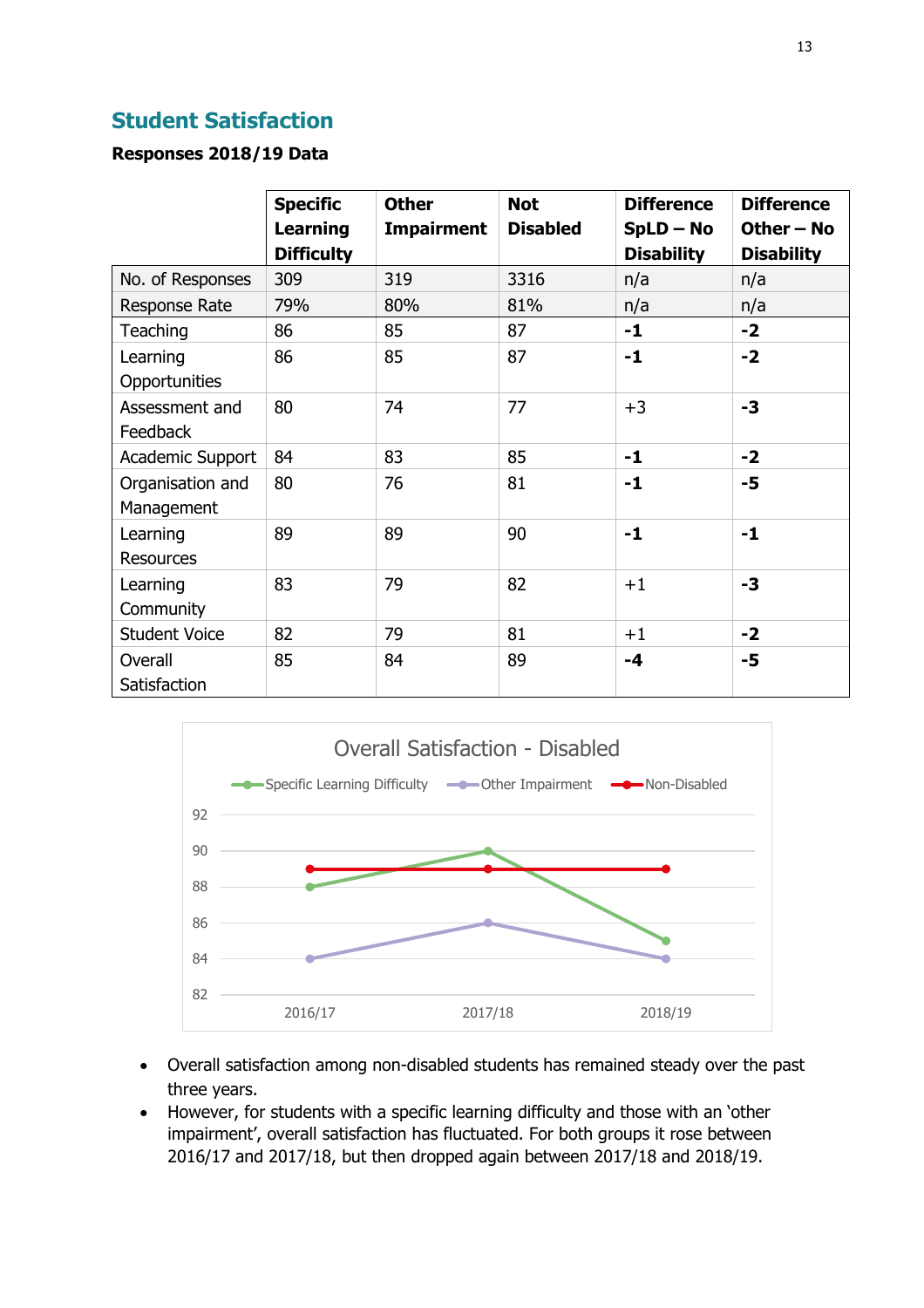

- Breaking the data down further by type of impairment, both students with a specific learning difficulty and those with an 'other impairment' have a lower score for overall satisfaction than non-disabled students.
- This is also the case for the majority of individual categories, with the exception of 'Assessment and Feedback', 'Learning Community' and 'Student Voice' for students with a specific learning difficulty. The largest gap is for 'Organisation and Management', with students with an 'other impairment' having a satisfaction rating five points lower than that of non-disabled students.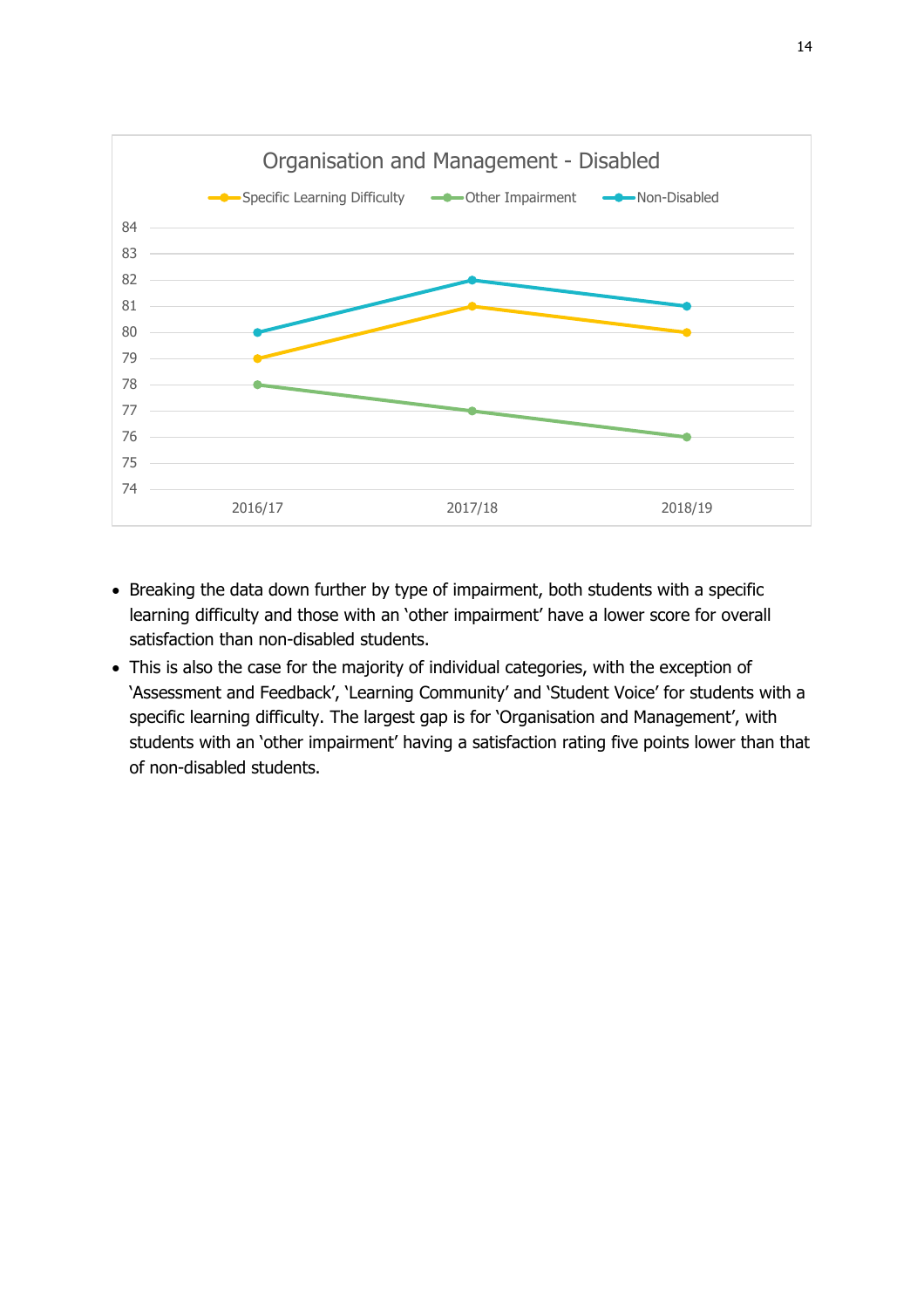## <span id="page-14-0"></span>**Ethnicity**

## <span id="page-14-1"></span>**Applications and Enrolments**

|                     | <b>BAME</b> | White | <b>Unknown</b> |
|---------------------|-------------|-------|----------------|
| <b>Applications</b> | 4686        | 22031 | 2596           |
| % Applications      | 16.0%       | 75.2% | 8.9%           |
| <b>Enrolments</b>   | 1035        | 4742  | 45             |
| % Enrolments        | 17.8%       | 81.4% | 0.8%           |



- The proportion of applicants to UWE who identify as BAME has increased yearly since 2016/17, and in 2018/19 stood at 16.0%.
- Similarly, the proportion of BAME students enrolling at UWE has increased since 2016/17 to 17.8%.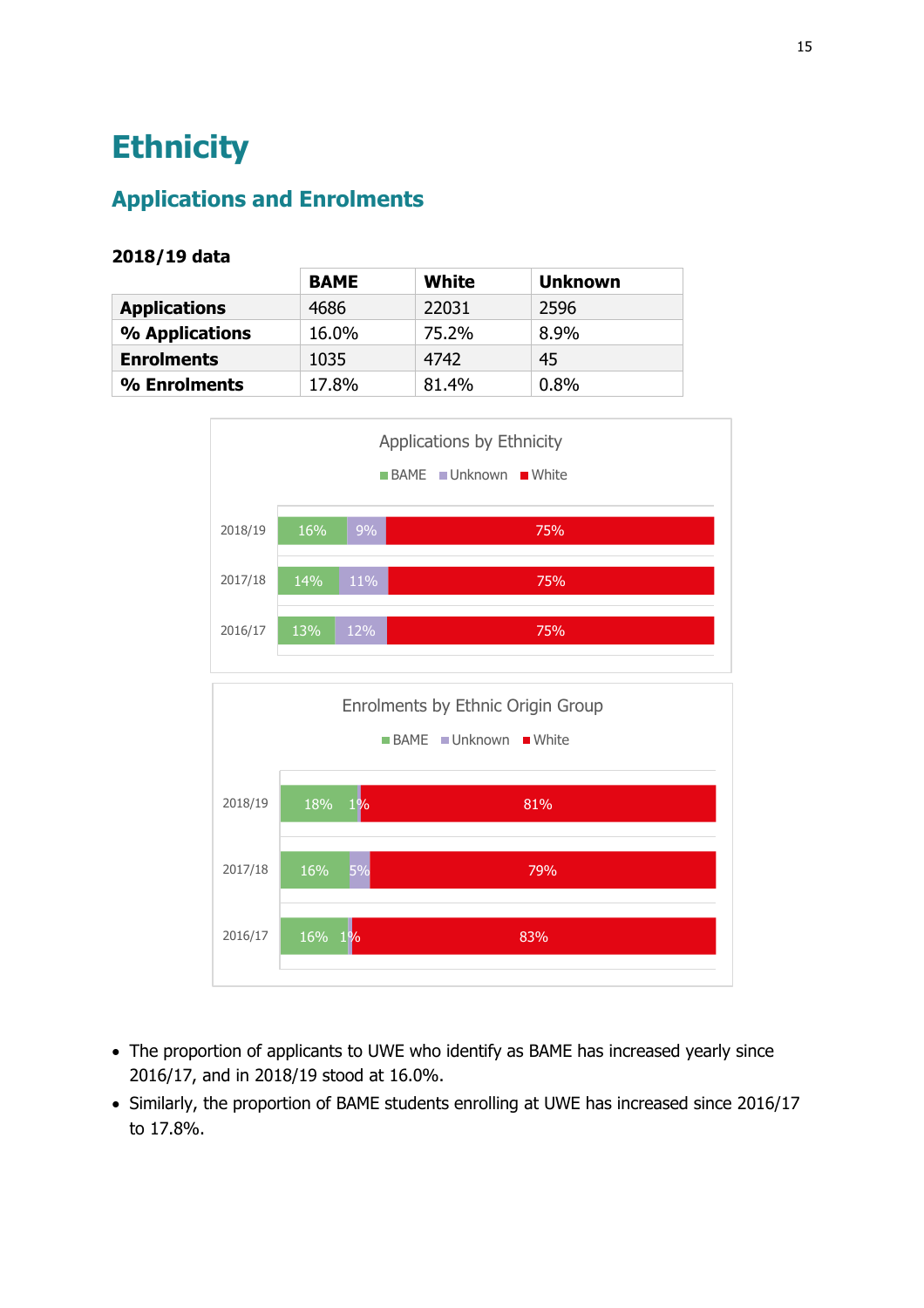|                     | Asian | <b>Black</b> | <b>Chinese</b> | <b>Mixed</b> | <b>Other</b> | <b>Unknown</b> | <b>White</b> |
|---------------------|-------|--------------|----------------|--------------|--------------|----------------|--------------|
|                     |       |              |                |              |              |                |              |
| <b>Applications</b> | 1726  | 1212         | 117            | 1327         | 304          | 2596           | 22031        |
| % Applications      | 5.9%  | 4.1%         | 0.4%           | 4.5%         | 1.0%         | 8.9%           | 75.2%        |
| <b>Enrolments</b>   | 383   | 260          | 27             | 305          | 60           | 45             | 4742         |
| % Enrolments        | 6.6%  | 4.5%         | 0.5%           | 5.2%         | 1.0%         | 0.8%           | 81.4%        |





- Breaking the data down further, the largest group of applicants within the BAME category is Asian, followed by those of mixed heritage and then Black. This pattern is also seen in the enrolments data.
- Over the past three years the proportion of students from Asian backgrounds applying to and enrolling at UWE has increased slightly, as is also the case for those with mixed heritage.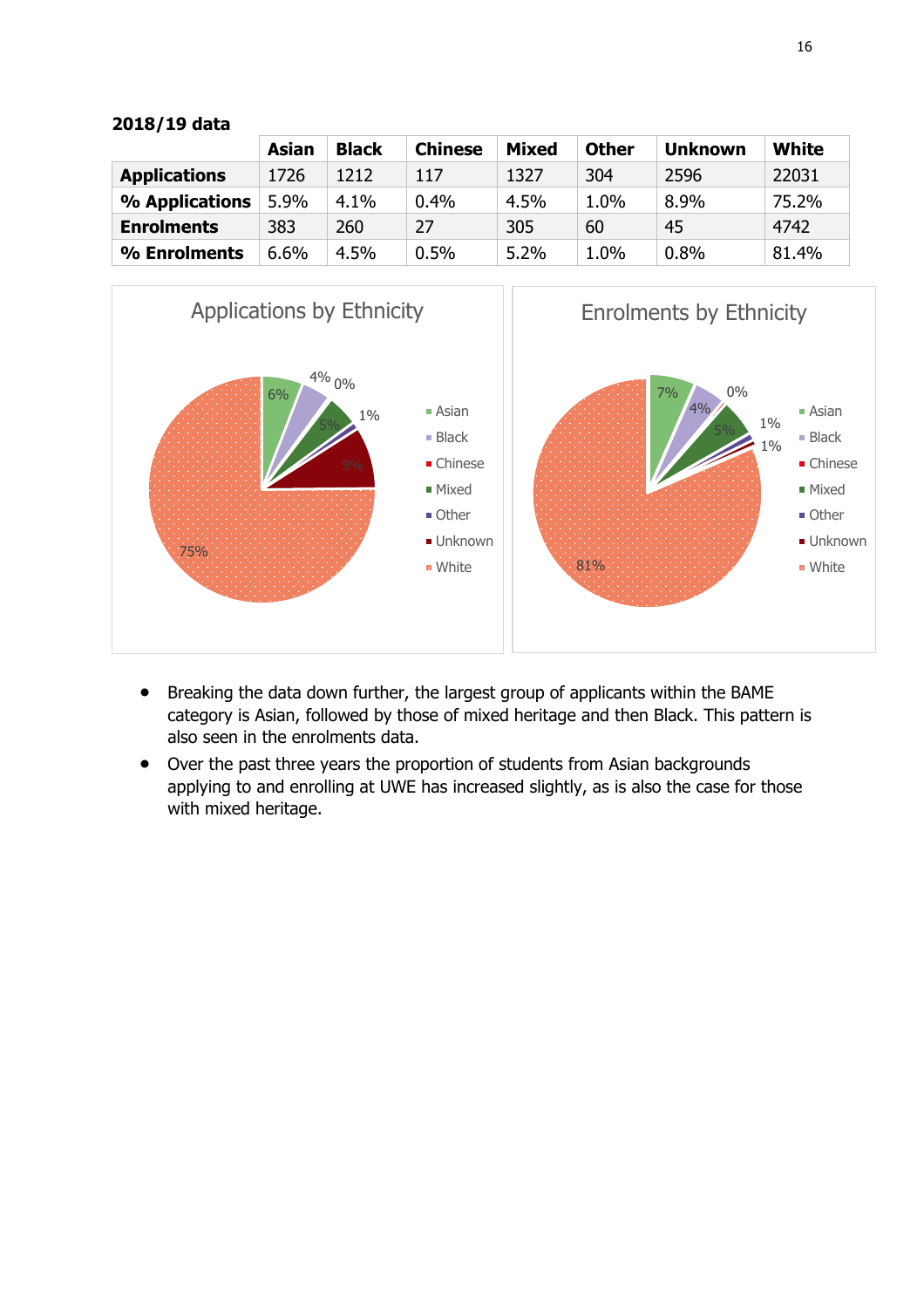## <span id="page-16-0"></span>**Non-continuation**

|                         | <b>BAME</b> | White | <b>Unknown</b> |
|-------------------------|-------------|-------|----------------|
| <b>Non-continuation</b> | 95          | 549   |                |
| % Non-continuation      | 8.5%        | 11.1% | 22.4%          |



- As has been the case for the past three years, in 2018/19 non-continuation was lower for BAME students than for White students.
- Non-continuation rates have increased steadily for White students, from 9.9% in 2016/17 to 10.7% in 2017/18 and 11.1% in 2018/19.
- The non-continuation rate for BAME students in 2018/19 (8.5%) is less than in 2017/18 (9.1%).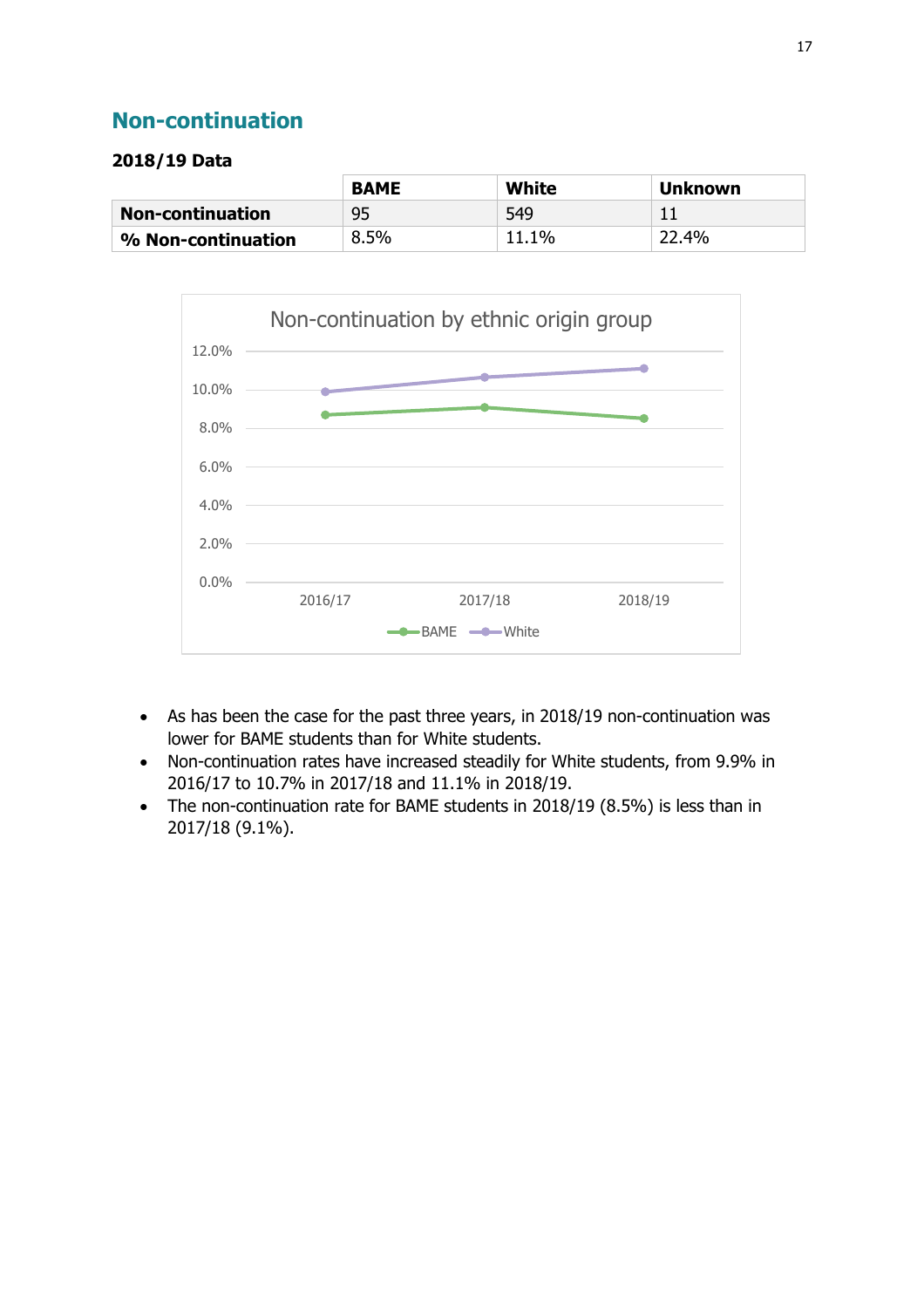### <span id="page-17-0"></span>**Good Honours**

|                     | <b>BAME</b> | <b>Unknown</b> | White |
|---------------------|-------------|----------------|-------|
| <b>Good Honours</b> | 634         | 38             | 3,419 |
| % Good Honours      | 64.3%       | 92.1%          | 81.3% |





- There is a significant gap between the proportions of White and BAME students achieving good honours: 17.0pp in 2018/19 (17.6pp in 2017/18, 15.2pp in 2016/17).
- Over the past three years the good honours rate for White students has remained fairly stable, but for BAME students it has dropped slightly from 65.6% in 2016/17 to 64.3% in 2018/19.
- Excluding students in the "unknown" group, White students had the highest good honours rate at 81.3%.
- Good honours rates are lowest for Chinese students at 50.0%, closely followed by Black students at 53.9%. The good honours rate for Chinese students is much lower than for the past two years (71.0% in 2017/18 and 72.0% in 2016/17).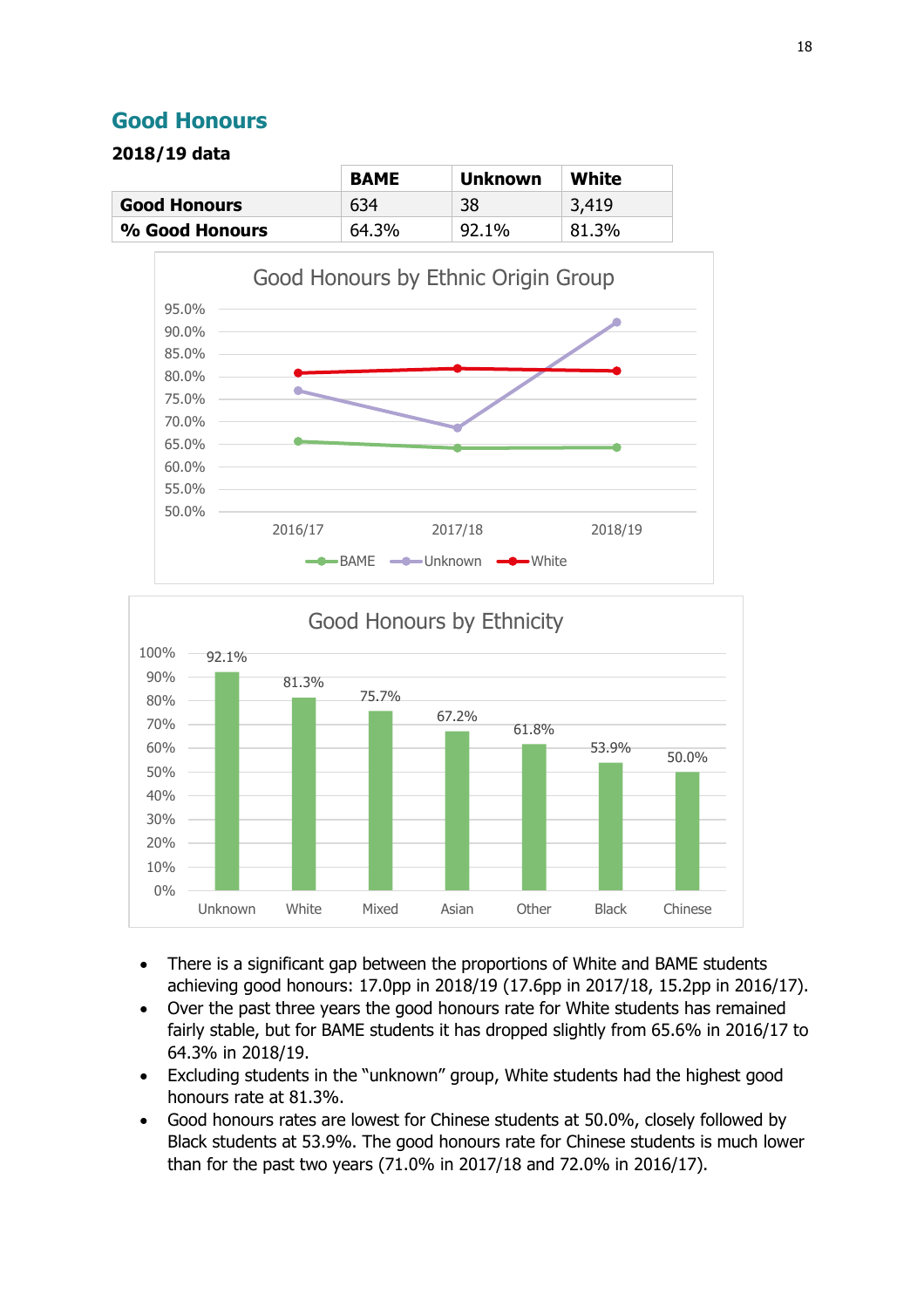## <span id="page-18-0"></span>**Student Satisfaction**

#### **Three-Year Trends**



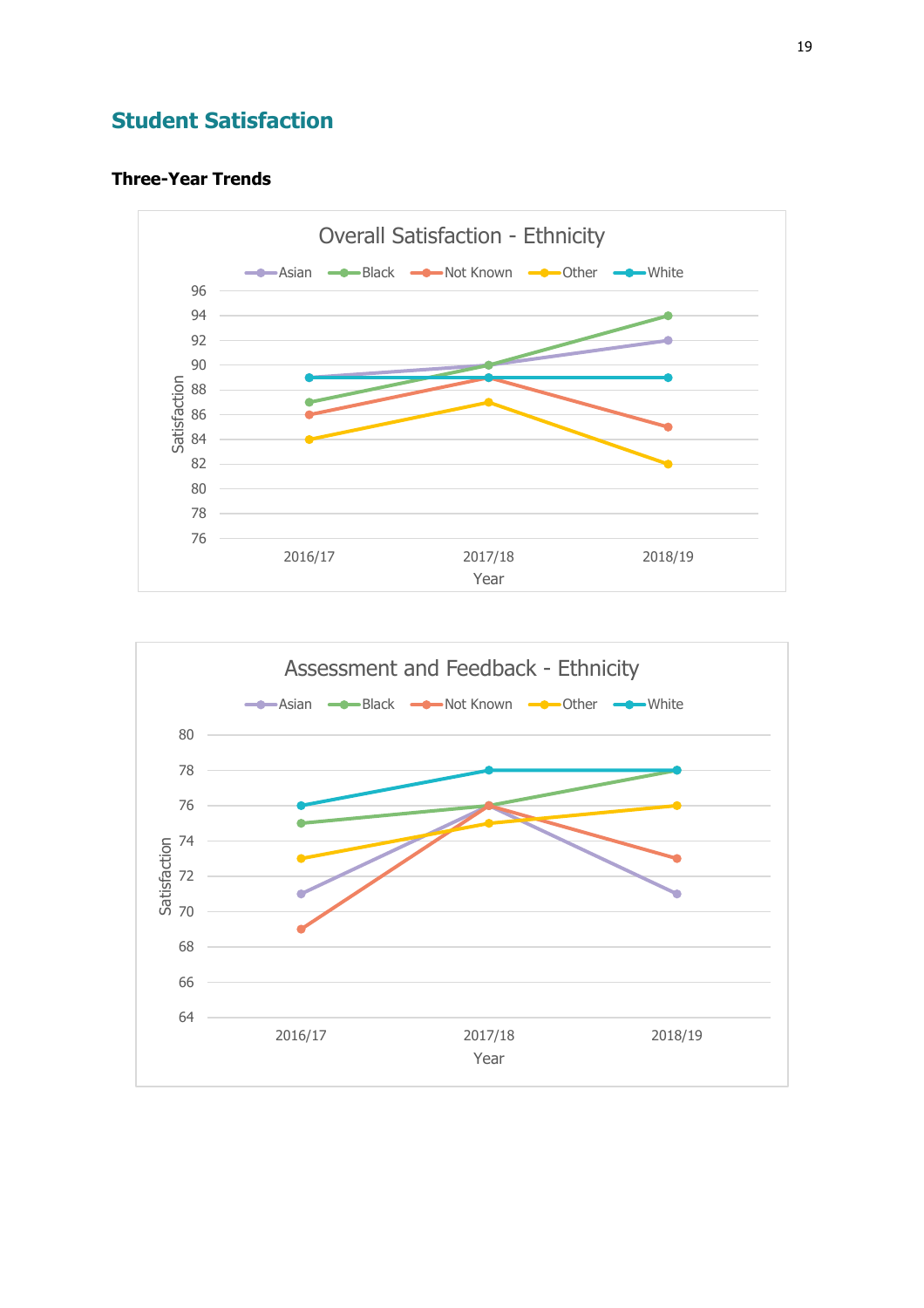#### **Responses 2018/19 Data**

|                                              | <b>Asian</b> | <b>Black</b> | <b>Not</b><br>known | <b>Other</b> | <b>White</b> | <b>Difference</b><br>Asian -<br><b>White</b> | <b>Difference</b><br><b>Black -</b><br><b>White</b> | <b>Difference</b><br>Not known -<br><b>White</b> | <b>Difference</b><br>Other -<br><b>White</b> |
|----------------------------------------------|--------------|--------------|---------------------|--------------|--------------|----------------------------------------------|-----------------------------------------------------|--------------------------------------------------|----------------------------------------------|
| <b>No. of Responses</b>                      | 196          | 156          | 506                 | 170          | 2916         | n/a                                          | n/a                                                 | n/a                                              | n/a                                          |
| <b>Response Rate (%)</b>                     | 77%          | 75%          | 81%                 | 75%          | 82%          | n/a                                          | n/a                                                 | n/a                                              | n/a                                          |
| <b>Teaching</b>                              | 87           | 89           | 83                  | 83           | 88           | $-1$                                         | $+1$                                                | $-5$                                             | $-5$                                         |
| <b>Learning Opportunities</b>                | 86           | 91           | 85                  | 83           | 87           | $-1$                                         | $+4$                                                | $-2$                                             | $-4$                                         |
| <b>Assessment and Feedback</b>               | 71           | 78           | 73                  | 76           | 78           | $-7$                                         | $\mathbf 0$                                         | $-5$                                             | $-2$                                         |
| <b>Academic Support</b>                      | 82           | 89           | 81                  | 80           | 85           | $-3$                                         | $+4$                                                | $-4$                                             | $-5$                                         |
| <b>Organisation and</b><br><b>Management</b> | 80           | 84           | 81                  | 78           | 80           | $\mathbf 0$                                  | $+4$                                                | $+1$                                             | $-2$                                         |
| <b>Learning Resources</b>                    | 90           | 92           | 89                  | 89           | 90           | 0                                            | $+2$                                                | $-1$                                             | $-1$                                         |
| <b>Learning Community</b>                    | 82           | 80           | 77                  | 78           | 82           | 0                                            | $-2$                                                | $-5$                                             | $-4$                                         |
| <b>Student Voice</b>                         | 80           | 82           | 80                  | 77           | 81           | $-1$                                         | $+1$                                                | $-1$                                             | $-4$                                         |
| <b>Overall Satisfaction</b>                  | 92           | 94           | 85                  | 82           | 89           | $+3$                                         | $+5$                                                | $-4$                                             | $-7$                                         |

 Overall satisfaction was highest amongst Black students at 94, followed by Asian students at 92. It was lowest amongst students of other ethnicities at 82.

• There was a lot of variation in scores for individual categories. The lowest scores across the board were for 'Assessment and Feedback', with the least satisfied group being Asian students with a score of 71. This was seven points lower than the score for White students.

Students were most satisfied with 'Learning Resources', with all groups having scores of 89 or above.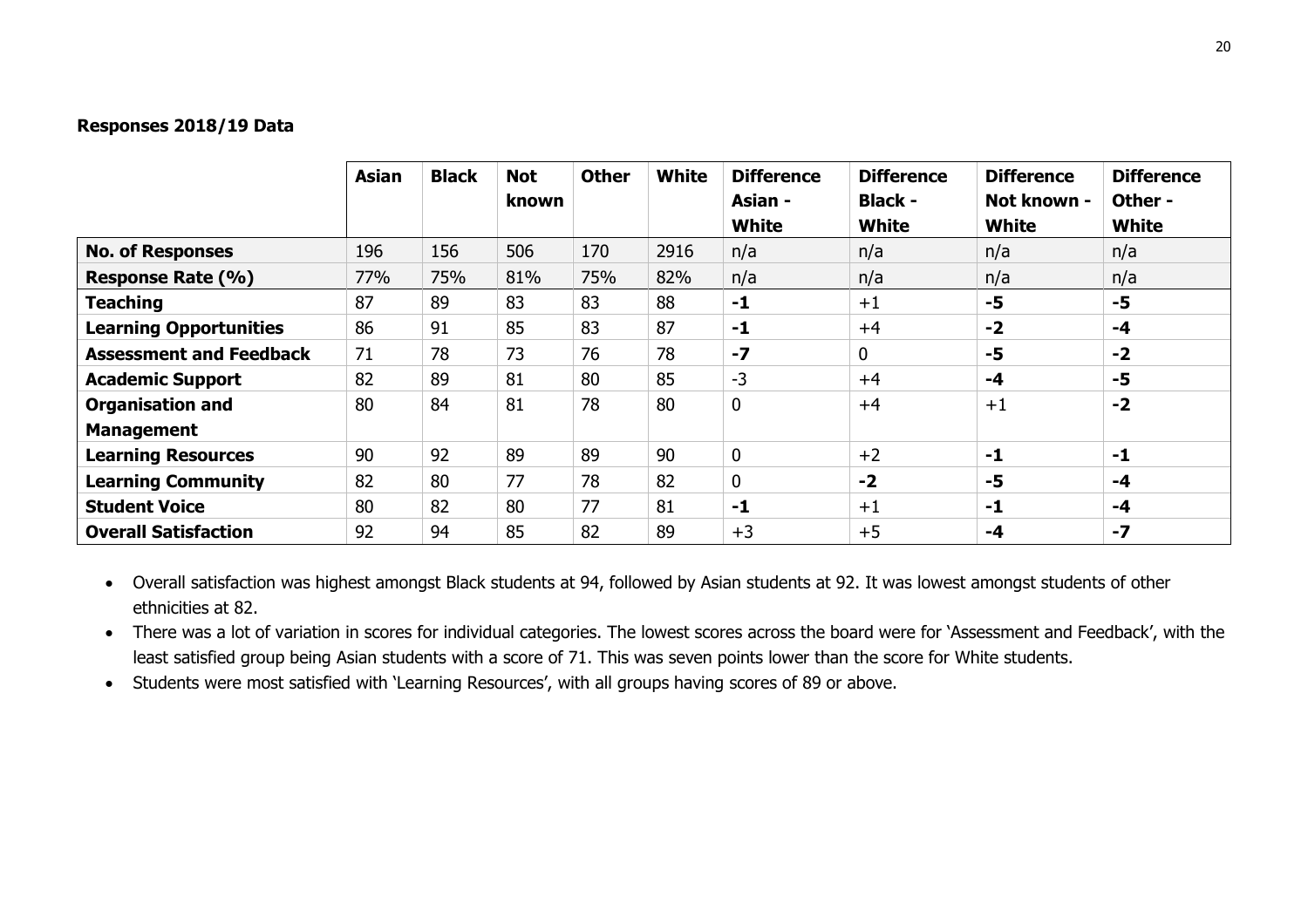## <span id="page-20-0"></span>**Gender**

## <span id="page-20-1"></span>**Applications and Enrolments**

|                     | <b>Female</b> | <b>Male</b> |
|---------------------|---------------|-------------|
| <b>Applications</b> | 15813         | 13500       |
| % Applications      | 54.0%         | 46.0%       |
| <b>Enrolments</b>   | 3007          | 2815        |
| % Enrolments        | 51.6%         | 48.4%       |



- In 2018/19 there was a greater proportion of female applicants than male, as has been the case for the past three years. However the gap is closing, and there was a better gender balance this year than in previous years.
- In 2018/19 a slightly greater proportion of students enrolling at UWE identified as female than male. This has been the case for the past three years, although as with applications the gap between the two groups has decreased.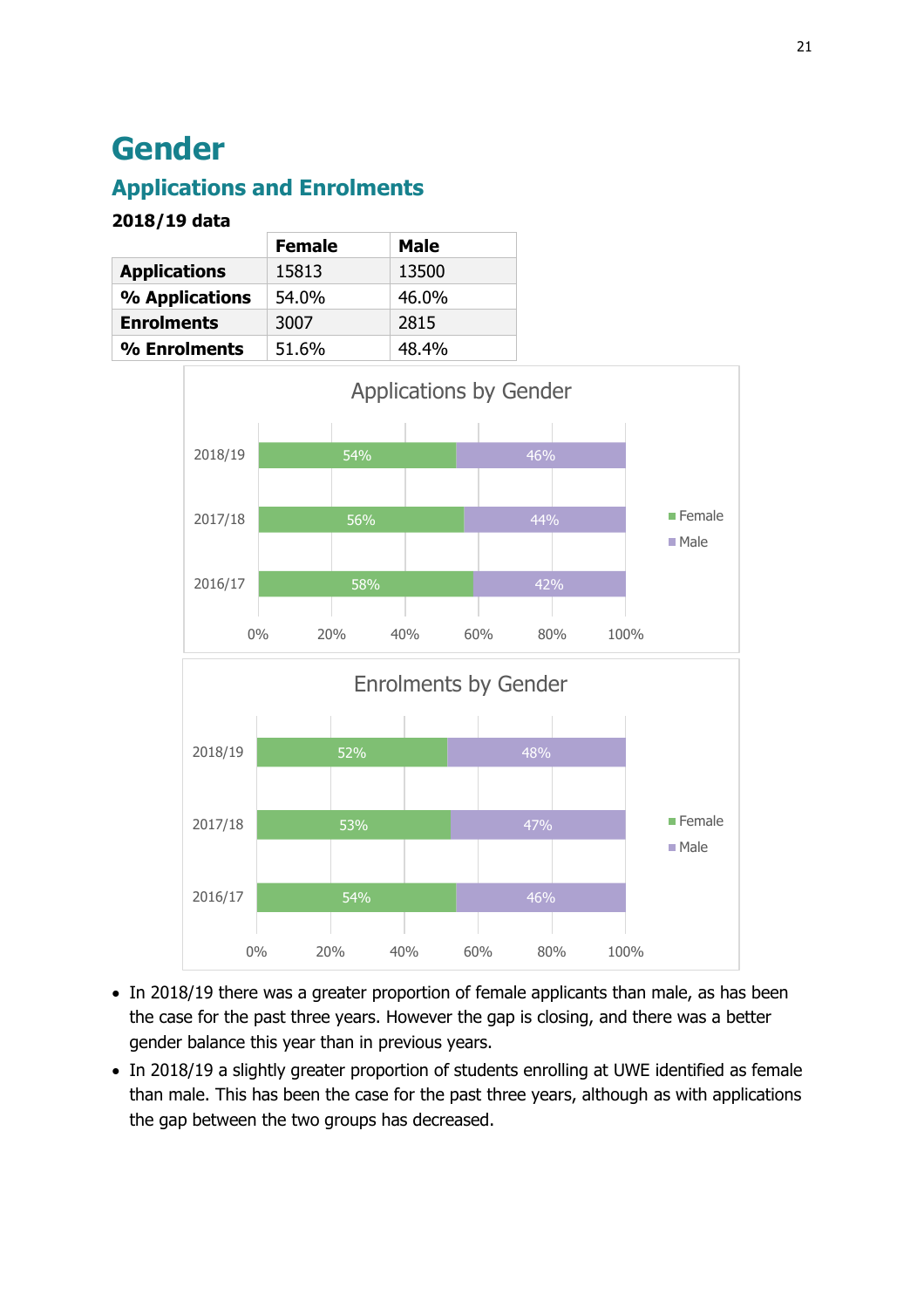### <span id="page-21-0"></span>**Non-continuation**

|                         | <b>Female</b> | Male  |
|-------------------------|---------------|-------|
| <b>Non-continuation</b> | 308           | -347  |
| % Non-continuation      | 9.5%          | 12.1% |



- The non-continuation rate for female students was greater in 2018/19 (9.5%) than in 2017/18 (8.8%). Non-continuation for male students in 2018/19 (12.1%) was similar to the rate in 2017/18 (12.2%).
- As a result the gap between genders is closing, although the overall noncontinuation rate is increasing.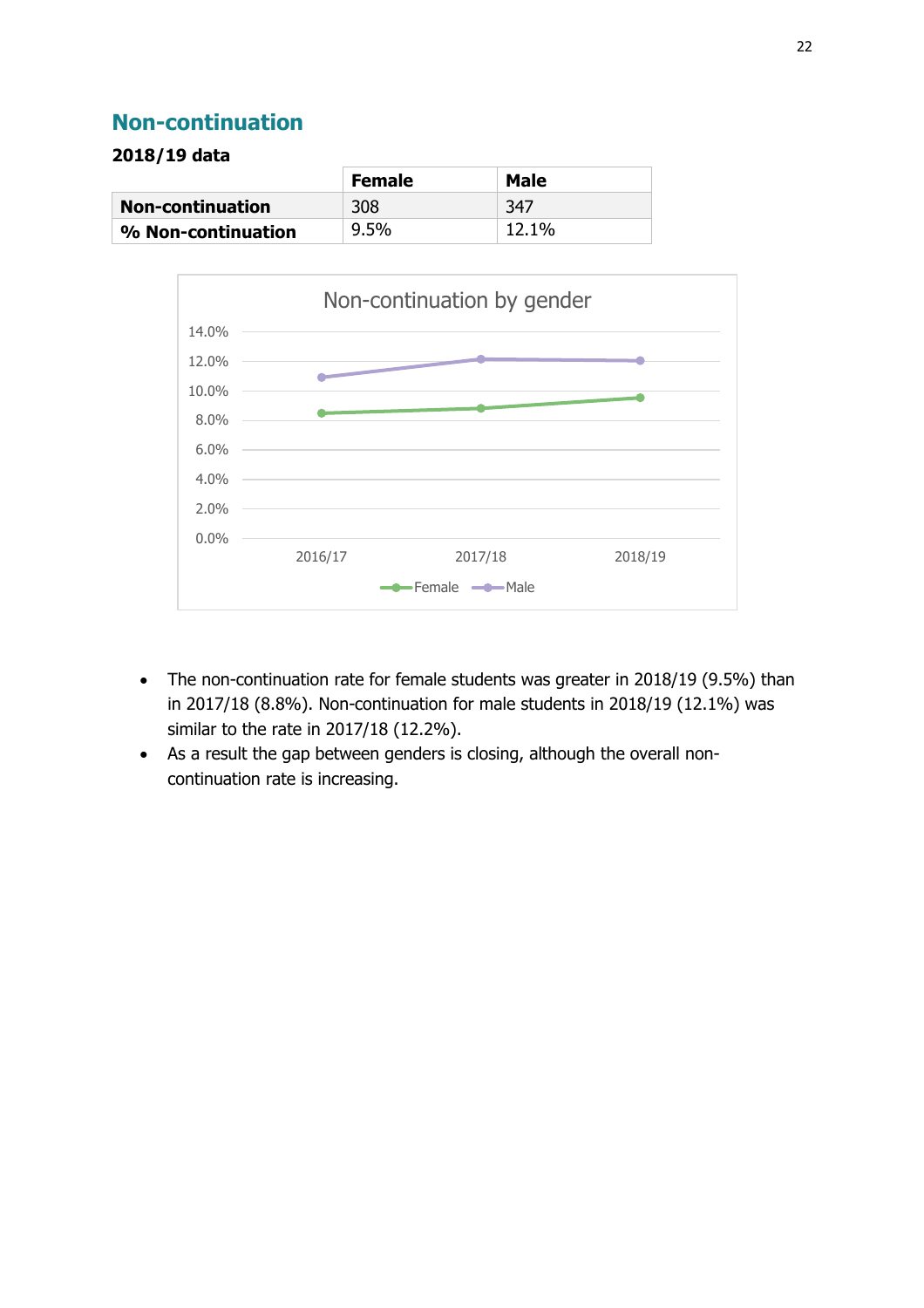## <span id="page-22-0"></span>**Good Honours**

#### **2018/19 data**

|                     | <b>Female</b> | Male  |
|---------------------|---------------|-------|
| <b>Good Honours</b> | 2,246         | 1,844 |
| % Good Honours      | 79.2%         | 78.2% |



• In 2018/19, a greater proportion of female students achieved good honours than male students. This has been the case for the past three years, although the gap between the two groups is closing. This is both due to the proportion of male students getting good honours increasing, and the proportion of female students getting good honours decreasing.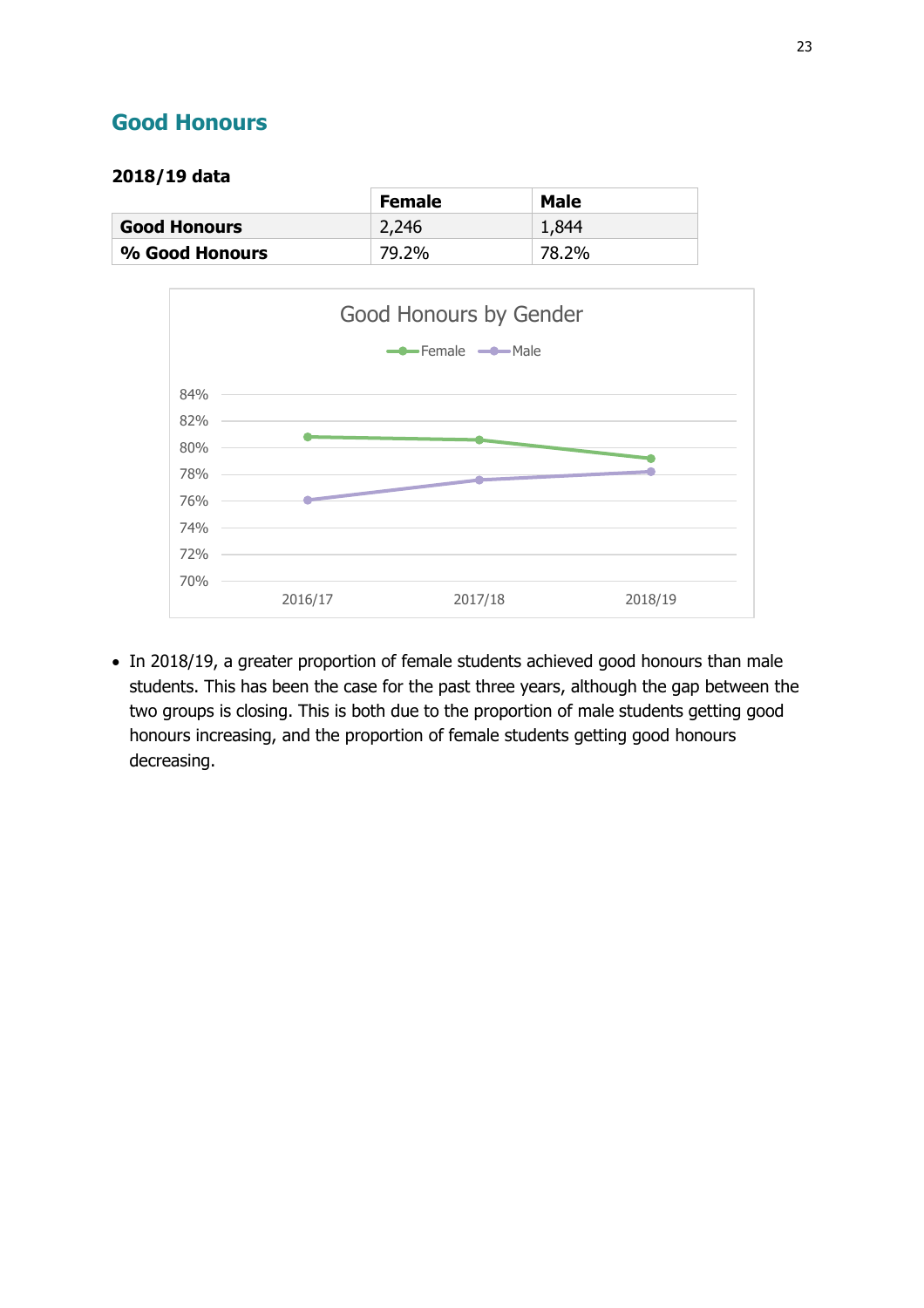### <span id="page-23-0"></span>**Student Satisfaction**

#### **Responses 2018/19 Data**

|                                    | <b>Male</b> | <b>Female</b> | <b>Difference</b><br>Male to<br><b>Female</b> |
|------------------------------------|-------------|---------------|-----------------------------------------------|
| <b>No. of Responses</b>            | 1733        | 2210          | n/a                                           |
| Response Rate (%)                  | 79          | 82            | n/a                                           |
| <b>Teaching</b>                    | 87          | 87            | 0                                             |
| <b>Learning Opportunities</b>      | 86          | 87            | -1                                            |
| <b>Assessment and Feedback</b>     | 77          | 77            | 0                                             |
| <b>Academic Support</b>            | 86          | 83            | $+3$                                          |
| <b>Organisation and Management</b> | 82          | 79            | $+3$                                          |
| <b>Learning Resources</b>          | 89          | 91            | $-2$                                          |
| <b>Learning Community</b>          | 81          | 82            | -1                                            |
| <b>Student Voice</b>               | 81          | 81            | 0                                             |
| <b>Overall Satisfaction</b>        | 88          | 89            | -1                                            |



- There was little difference between male and female students with regards to overall satisfaction. Looking at the three year trend data, overall satisfaction among female students has decreased slightly, whereas overall satisfaction among male students has increased.
- There was some variation in the scores for individual categories, with male students more satisfied in some areas and female students more satisfied in others. The biggest differences were for 'Academic Support', and 'Organisation and Management'. Scores for male students were three points higher than for female students in both these categories.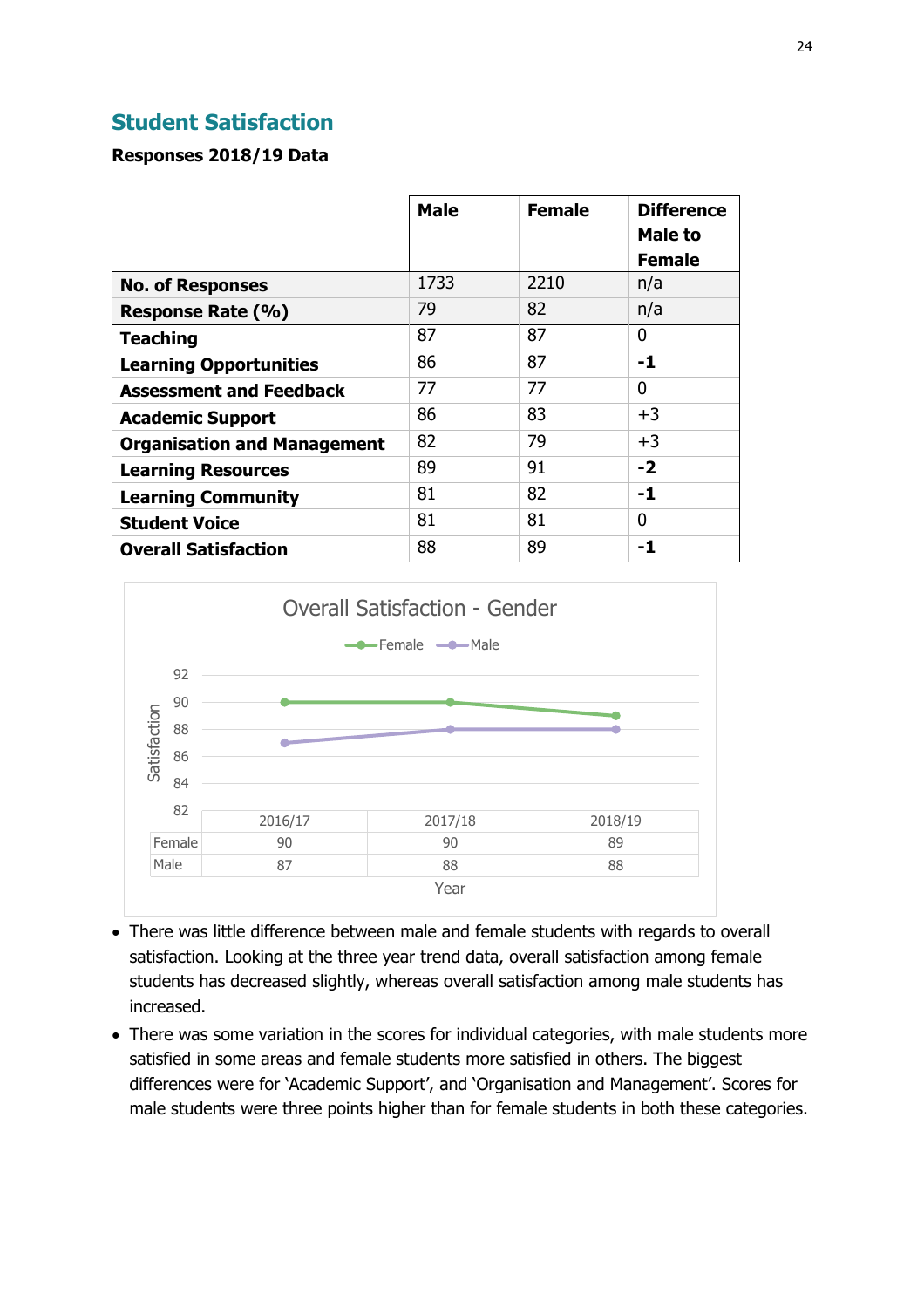## <span id="page-24-0"></span>**Low Participation Neighbourhoods (LPN)**

## <span id="page-24-1"></span>**Applications and Enrolments**

|                     | <b>LPN 1&amp;2</b> | <b>Other</b> |
|---------------------|--------------------|--------------|
| <b>Applications</b> | 6637               | 17743        |
| % Applications      | 27.2%              | 73.8%        |
| <b>Enrolments</b>   | 1369               | 3229         |
| % Enrolments        | 30.0%              | 70.0%        |



- The proportion of applicants from low participation neighbourhoods in 2018/19 is the same as in 2017/18.
- However, the proportion of LPN students enrolling at UWE has increased in the same time period, from 28.0% in 2016/17 to 30.0% in 2018/19.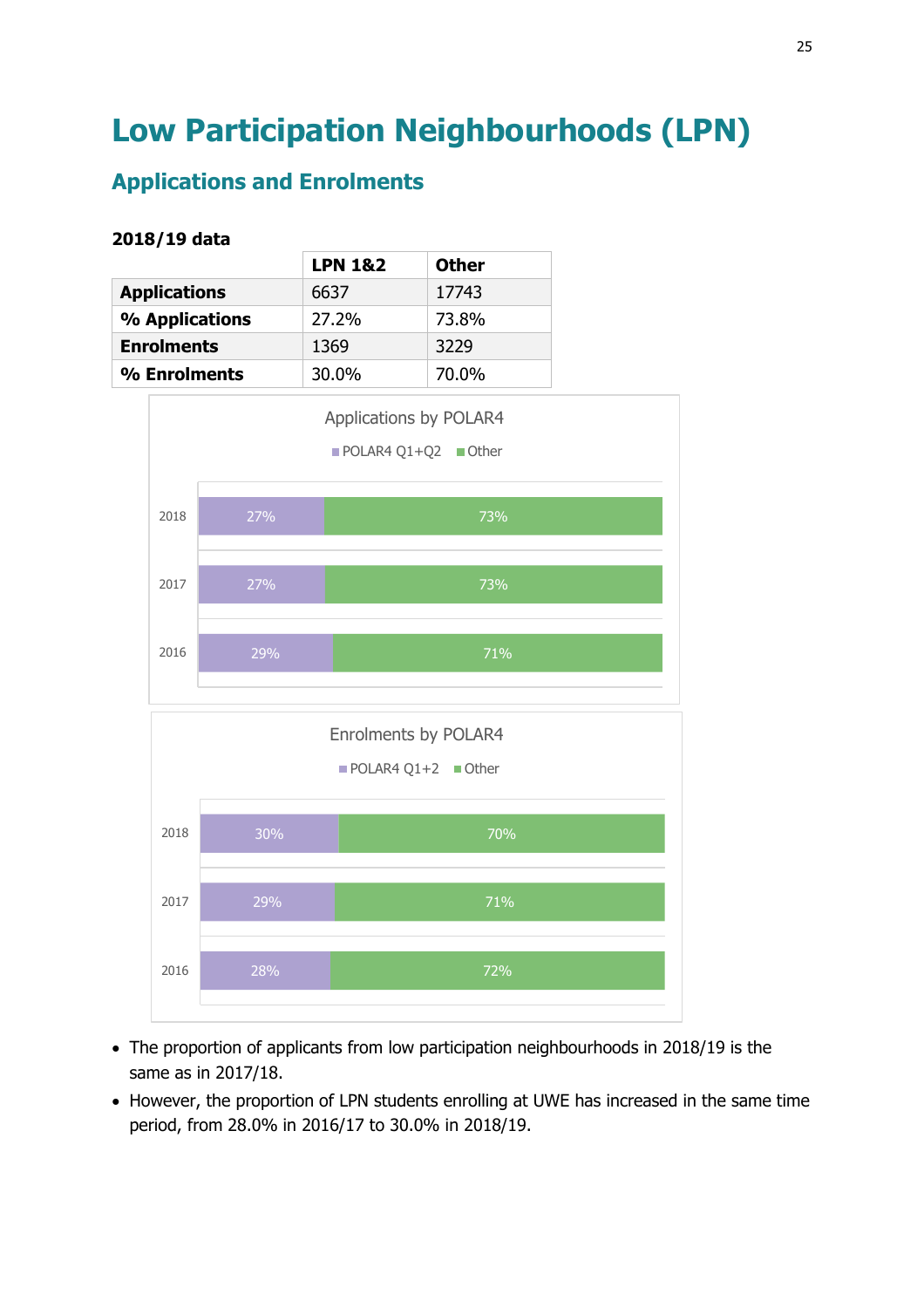## <span id="page-25-0"></span>**Non-continuation**

#### **2018/19 data**

|                         | <b>LPN Young</b> | <b>Other</b> |
|-------------------------|------------------|--------------|
| <b>Non-continuation</b> | 157              | 374          |
| % Non-continuation      | 11.6%            | 10.8%        |



 The non-continuation rate for LPN Young students increased slightly between 2017/18 (11.4%) and 2018/19 (11.6%). The non-continuation rate for other students also increased during this period by 0.6pp to 10.8%.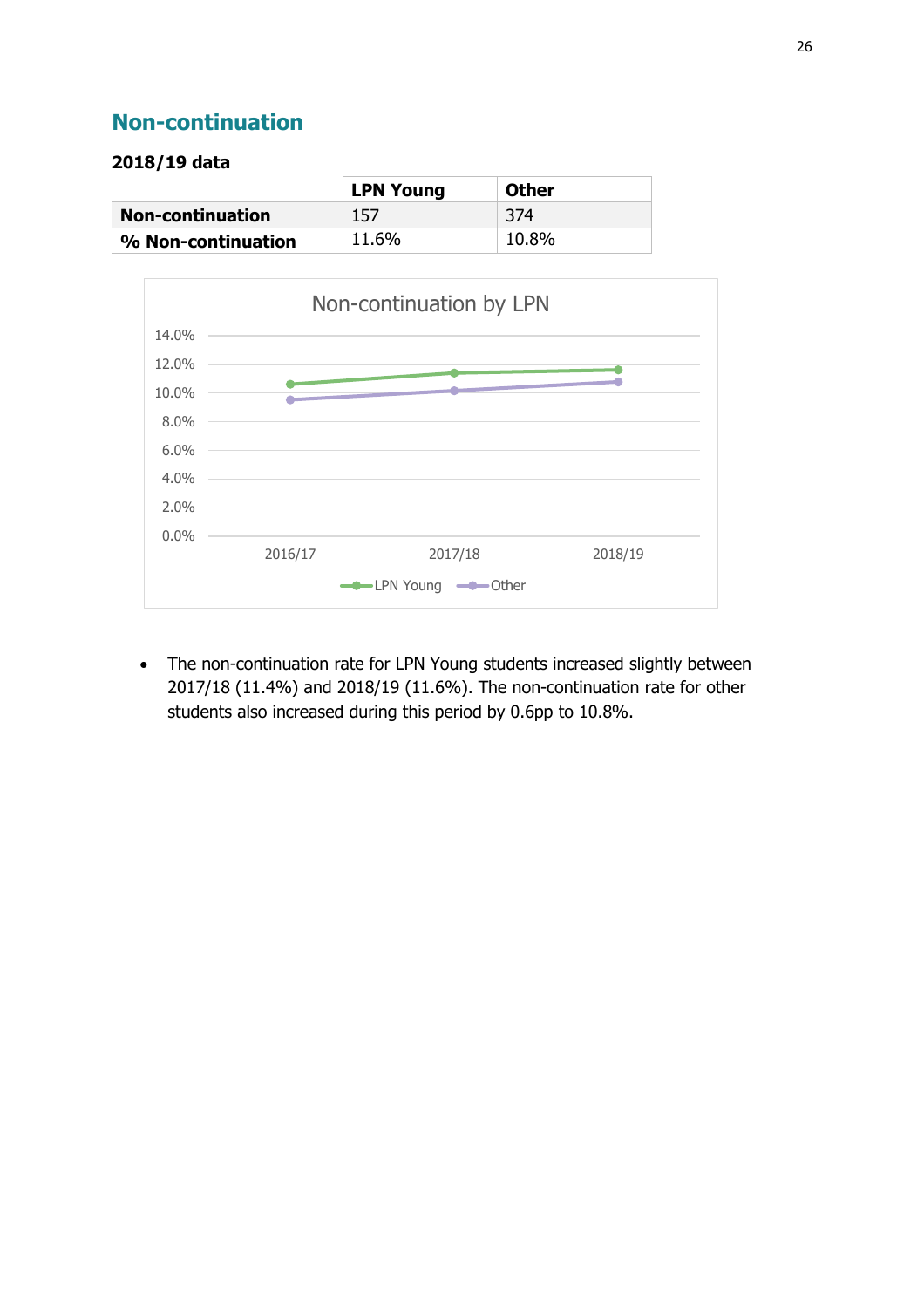## <span id="page-26-0"></span>**Good Honours**

#### **2018/19 data**

|                     | <b>LPN Young</b> | Other young |
|---------------------|------------------|-------------|
| <b>Good Honours</b> | 765              | 3,326       |
| % Good Honours      | 78.7%            | 78.8%       |



• In 2018/19, good honours rates for LPN Young and Other Young students were almost identical. Looking at the three year trend data, the proportion of LPN Young students achieving good honours has increased over the past three years, whereas the proportion of Other Young students achieving good honours has decreased slightly.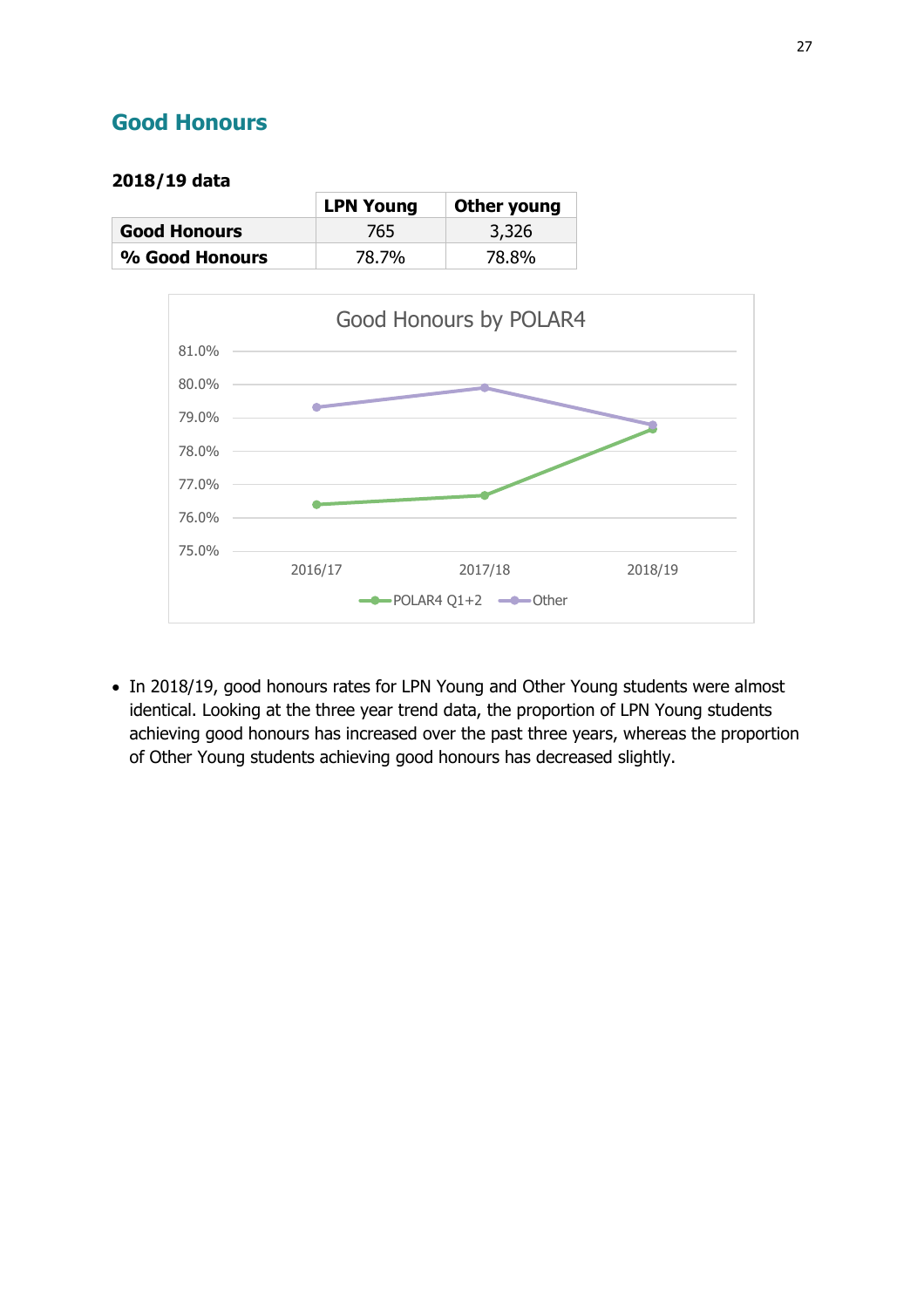## <span id="page-27-0"></span>**Gender Identity**

## <span id="page-27-1"></span>**Enrolments**

**2018/19 data**

|                   | <b>Identifies as</b><br>transgender | Does not identify<br>as transgender | Information<br>refused | N/A  |
|-------------------|-------------------------------------|-------------------------------------|------------------------|------|
| <b>Enrolments</b> | 38                                  | 6,228                               | 111                    |      |
| % Enrolments      | $0.4\%$                             | 97.8%                               | 1.8%                   | 0.1% |



 A very small proportion of students (0.4%) entering the university in 2018/19 identified as transgender. This is slightly higher than in 2017/18 when 0.3% of new students identified as transgender.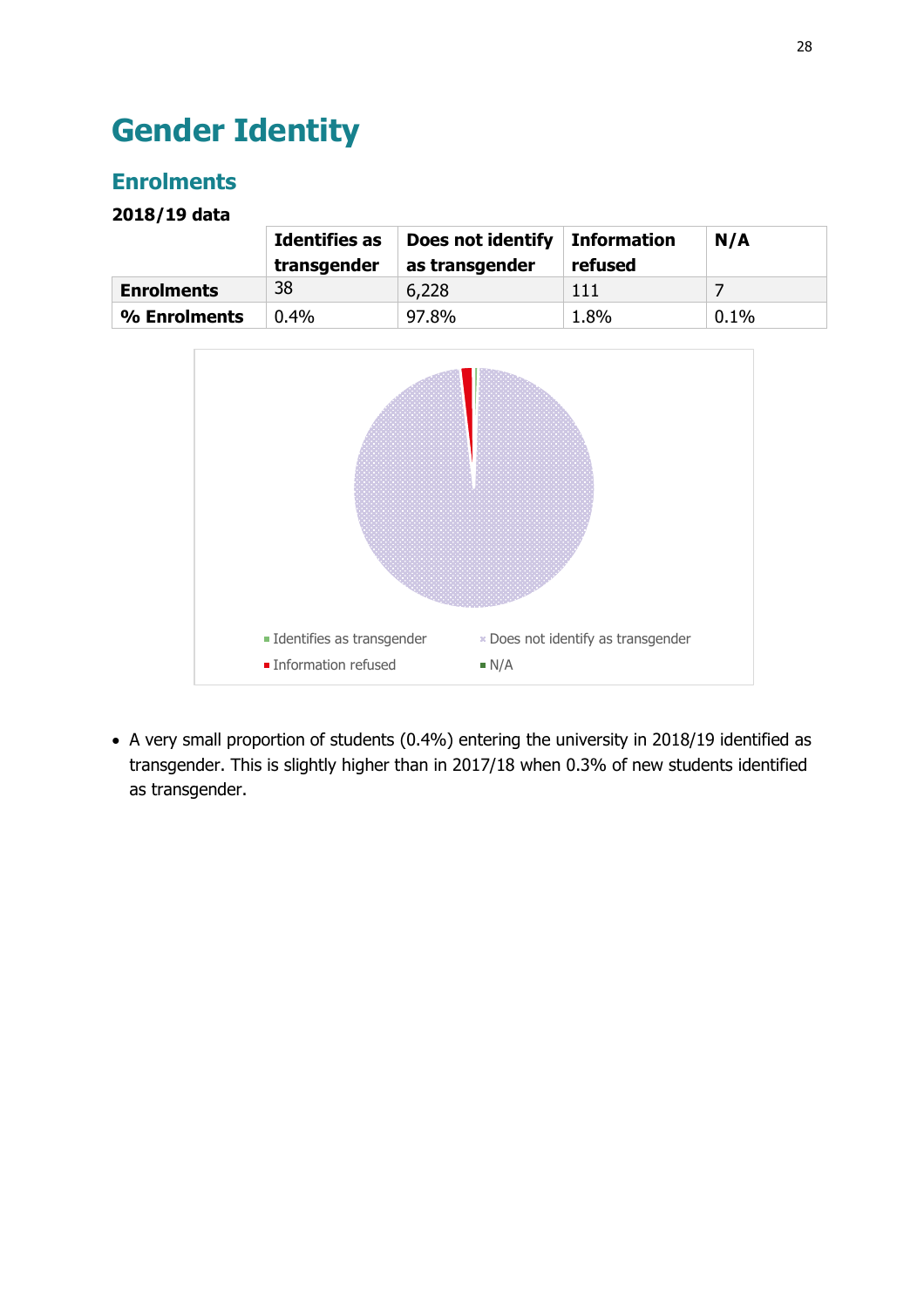## <span id="page-28-0"></span>**Sexual Orientation**

## <span id="page-28-1"></span>**Enrolments**

|                   | <b>Bisexual</b><br>person | Gav<br>man | Gay woman/<br><b>lesbian</b> | Heterosexual | <b>Information</b><br>refused | Other   |
|-------------------|---------------------------|------------|------------------------------|--------------|-------------------------------|---------|
| <b>Enrolments</b> | 272                       | 85         | 49                           | 5,327        | 388                           | 69      |
| % Enrolments      | 4.4%                      | .4%        | $0.8\%$                      | 86.1%        | 6.3%                          | $1.1\%$ |



- The majority of students (86.1%) enrolling at UWE in 2018/19 identified as heterosexual.
- The second largest group (other than 'Information Refused') were students identifying as bisexual (4.4%).
- 2.2% of students identified as gay, which breaks down to 1.4% reporting they were a gay man and 0.8% reporting they were a gay woman/lesbian.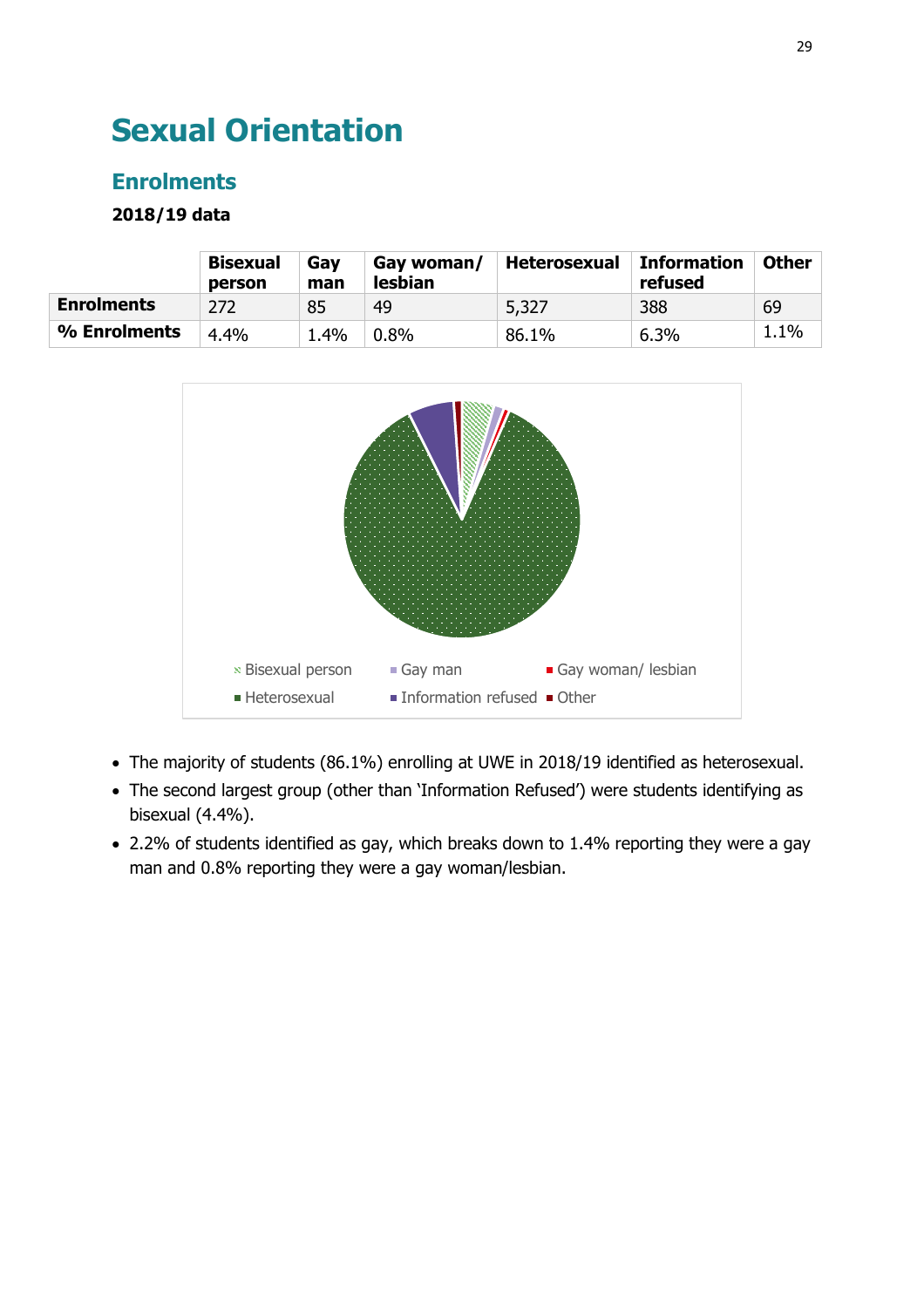## **Religious Beliefs**

### **Enrolments**

|                   | <b>Buddhist</b> | <b>Christian</b> | <b>Hindu</b> | <b>Jewish</b> | <b>Muslim</b> | <b>No</b><br>religion | <b>Sikh</b> | <b>Spiritual</b> | Any other<br>religion/belief | <b>Information</b><br>refused |
|-------------------|-----------------|------------------|--------------|---------------|---------------|-----------------------|-------------|------------------|------------------------------|-------------------------------|
| <b>Enrolments</b> | 30              | 1289             | 35           | 12            | 311           | 4061                  | 30          | 99               | 61                           | 262                           |
| % Enrolments      | 0.5%            | 20.8%            | 0.9%         | 0.2%          | 5.7%          | 63.8%                 | $0.3\%$     | 6%               | 1.0%                         | 4.4%                          |

- More than six out of ten students (63.8%) enrolling in 2018/19 declared they had no religion.
- <span id="page-29-1"></span><span id="page-29-0"></span>• 31.0% of new students reported having religious beliefs. The largest group was Christian (20.8%) followed by Muslim (5.7%) and then Spiritual  $(1.6\%)$ .

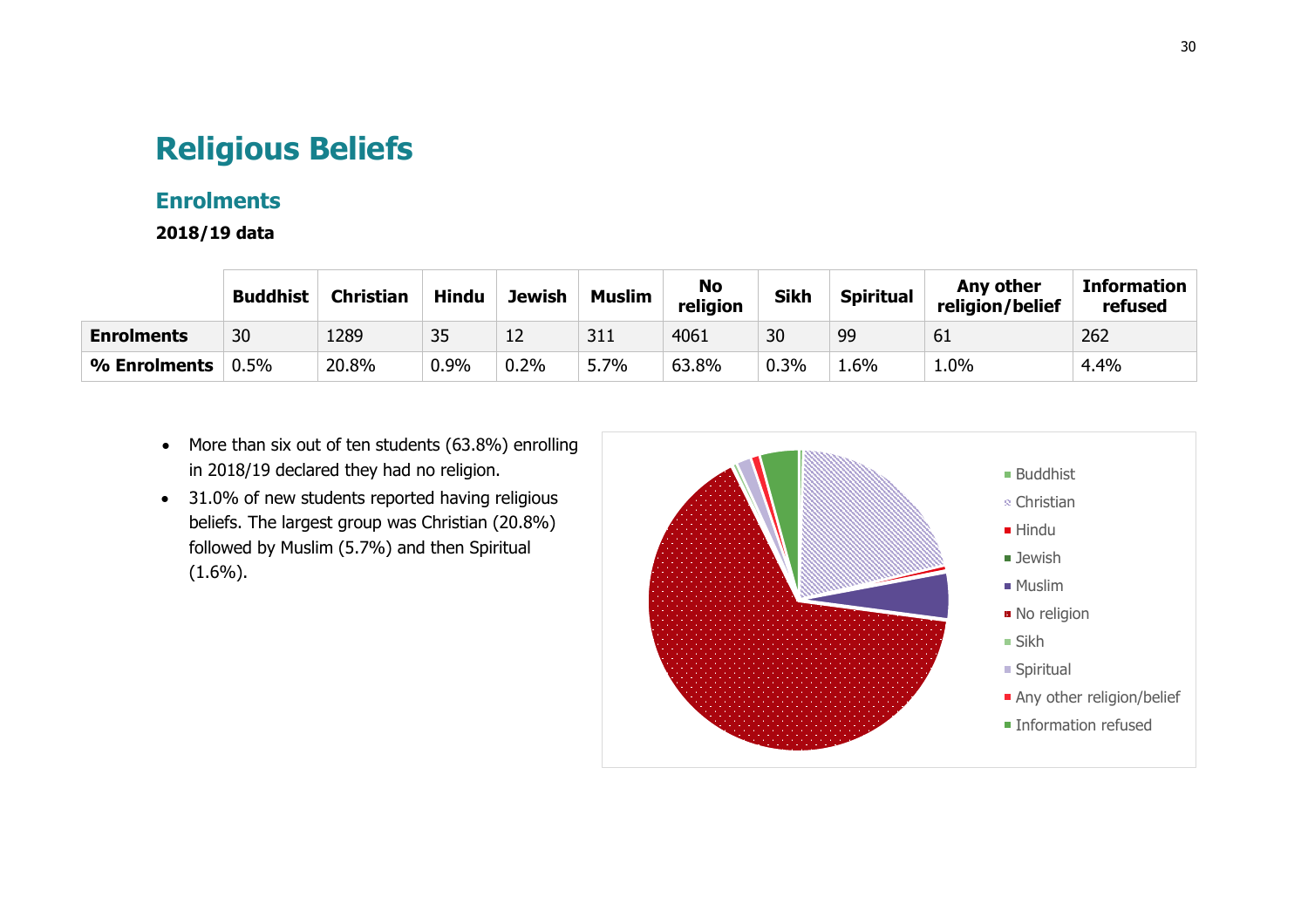## <span id="page-30-0"></span>**UWE Cares**

## <span id="page-30-1"></span>**Applications and enrolments**

|                     | 2016/17 | 2017/18 | 2018/19 |
|---------------------|---------|---------|---------|
| <b>Applications</b> | 339     | 379     | 363     |
| <b>Enrolments</b>   | 64      | 85      | 89      |

- The number of applications from UWE Cares students has fluctuated over the past three years, peaking in 2017/18 at 379, but then dipping again to 363 in 2018/19.
- The number of enrolments has increased over the past three years, with 89 new UWE Cares students enrolling in 2018/19.

### <span id="page-30-2"></span>**Non-continuation**

|                         | 2016/17 | 2017/18 | 2018/19 |
|-------------------------|---------|---------|---------|
| <b>Non-continuation</b> |         |         |         |
| % Non-continuation      | 3.3%    | $4.2\%$ | $2.7\%$ |

 The non-continuation rate for UWE Cares students has fluctuated over the past three years, but has remained much lower than the overall non-continuation rate for UWE (10.7% in 2018/19).

## <span id="page-30-3"></span>**Good Honours**

|                     | 2017/18 | 2018/19 |
|---------------------|---------|---------|
| <b>Good Honours</b> |         | 25      |
| % Good Honours      | 78.6%   | 78.1%   |

- The good honours rate for UWE Cares students has not changed significantly between 2017/18 and 2018/19 (good honours data for UWE Cares is not available before 2017/18).
- The UWE Cares good honours rate for 2018/19 (78.1%) is similar to the overall UWE good honours rate (78.8%).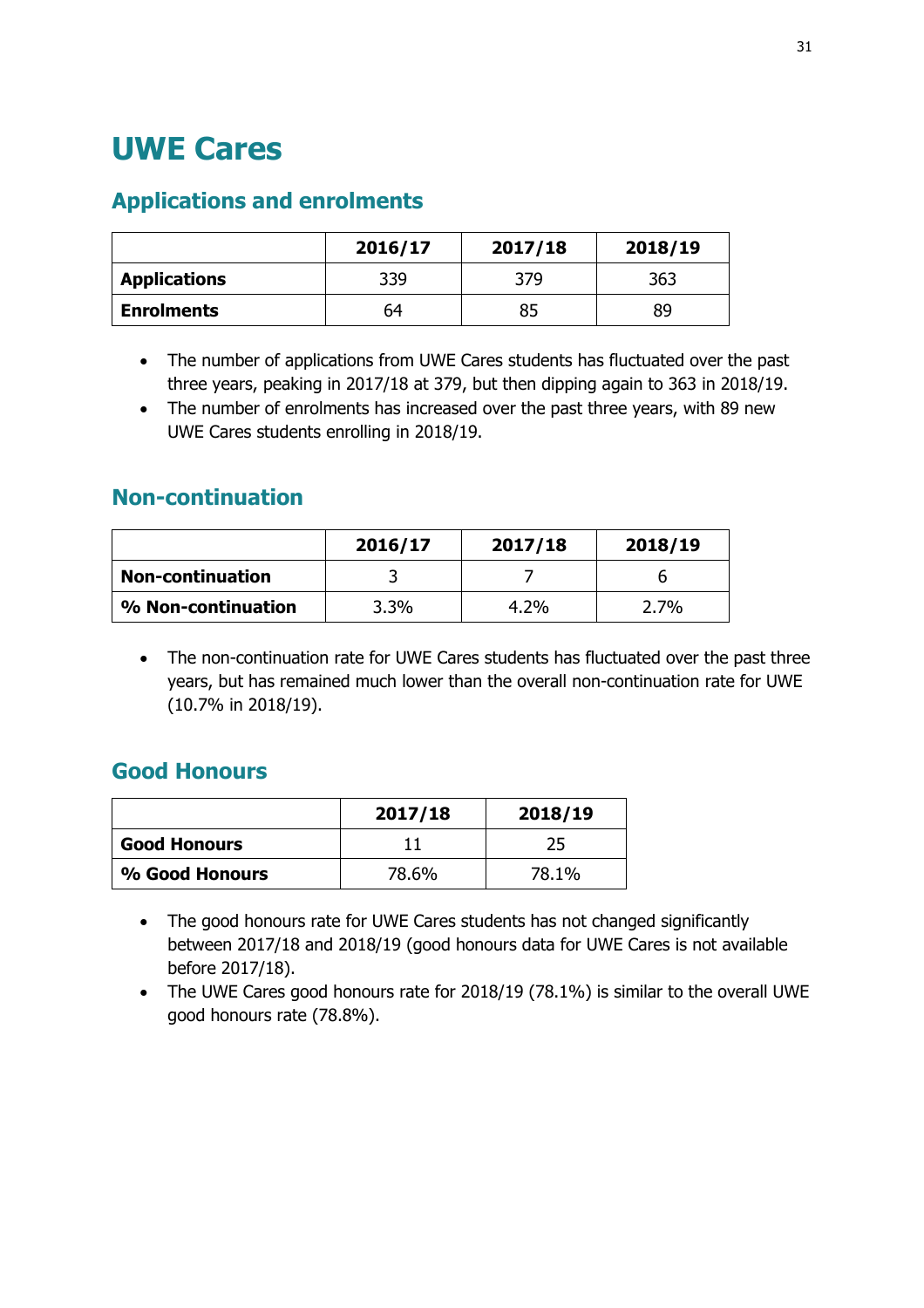## <span id="page-31-0"></span>**Background**

UWE Bristol has a long standing and recognised commitment to improving access and participation for students from underrepresented groups, and promoting equality for both staff and students. This work includes diversifying our student body, as well as ensuring that all students have an equitable experience and equitable chance of success.

This report is designed to provide actionable evidence about our progress in equality, access and participation for students to date. In previous years it has been published annually at the end of January, but for 2018/19 a summer update has been published to include data that was not available for the January edition. Going forwards, the report will be updated each summer to better accommodate when the underlying data is available. The report is retrospective, reflecting on students from the previous academic year. It is not designed to be a mechanism for summarising or assessing key performance indicators, but it is an opportunity to explore our student data.

## <span id="page-31-1"></span>**Protected Characteristics and Target Groups**

#### <span id="page-31-2"></span>**Definition of Terms**

**Age:** Young students are those who enter higher education before the age of 21; mature students are those who enter higher education on or after the age of 21.

**Disability:** Students who disclose an impairment are recorded as 'Disabled', those who do not are recorded as 'Non-Disabled'. Students can apply for Disabled Student Allowance (DSA) at any point during their time at UWE although changes to DSA from September 2015 have resulted in a changed support package.

**Ethnicity:** Students' ethnicity is reported here both as being either BAME (Black and Minority Ethnic), White or Unknown and only Home fee status students are included (i.e. not international students). In some instances, the BAME category is then broken down into broad ethnic groupings such as Black, Asian etc.

**Gender:** Students self-disclose their gender as being male or female. Students can also disclose an indeterminate gender which might correspond to a non-binary gender identity.

**LPN:** Using the HEFCE classification POLAR4 (Participation of Local Areas) data, young students are categorised as being either from an LPN postcode (an area of low participation in Higher Education) or not being from an LPN postcode. This categorisation is based on whether their home (i.e. not term time) postcode falls within a postcode that is within the bottom 40% nationally (i.e. in England) of postcodes for the proportion of young people progressing to university.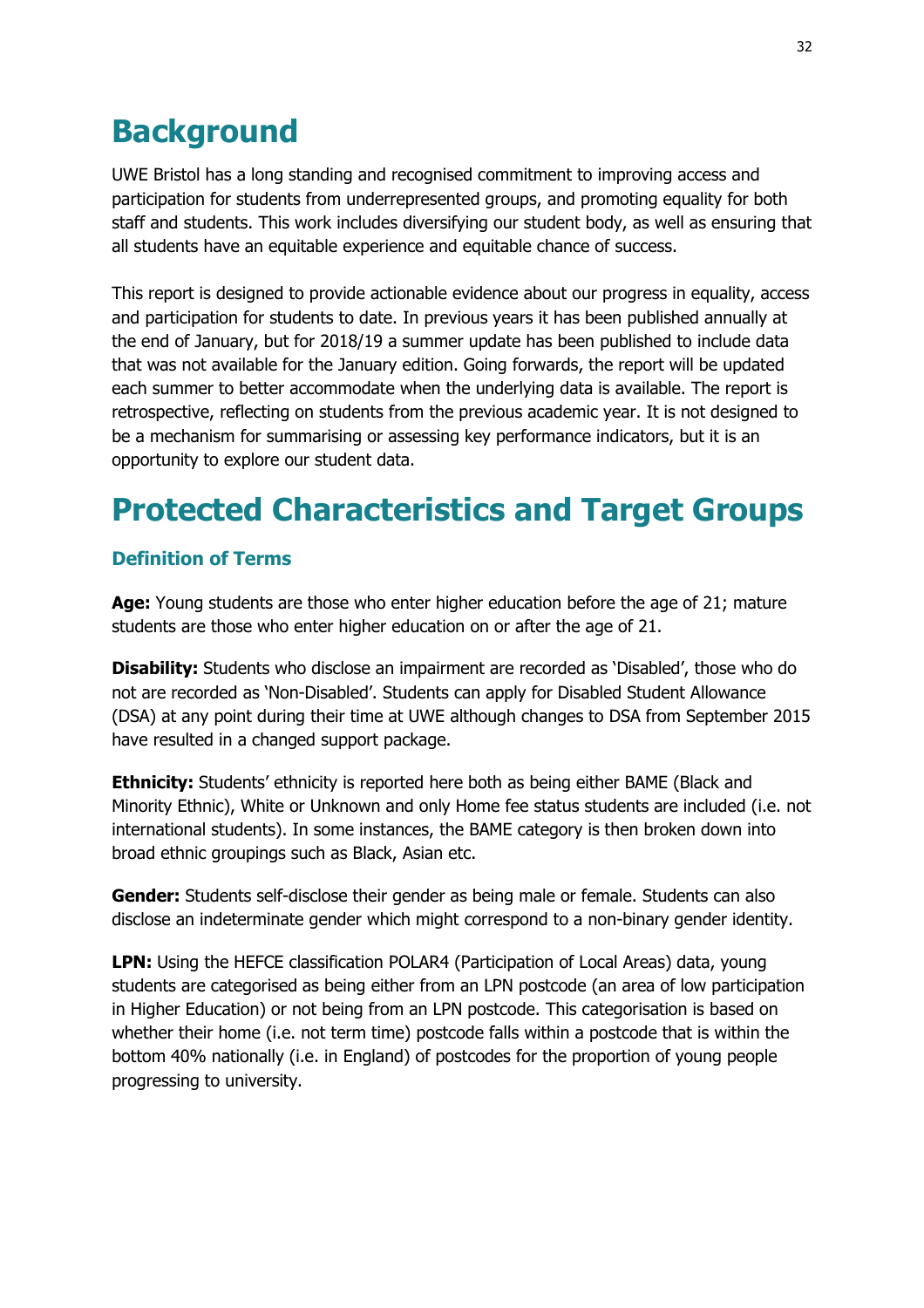**Gender identity:** Students self-disclose their gender identity as identifying as transgender or not identifying as transgender. There is also an option to refuse to provide this information.

**Sexual orientation:** Students self-disclose their sexual orientation as being a bisexual person, gay man, gay woman/lesbian, heterosexual or other. There is also an option to refuse to provide this information.

**Religious beliefs:** Students self-disclose their religious beliefs, and are given the following options: Buddhist, Christian, Hindu, Jewish, Muslim, No religion, Sikh, Spiritual, Any other religion/belief. There is also an option to refuse to provide this information.

**UWE Cares:** UWE Cares students are student carers, care leavers and estranged students.

## <span id="page-32-0"></span>**Data Population**

The data within the report focuses on undergraduate students engaged in full time study at the University of the West of England who are either paying Home fees (i.e. not International students) or who are UK domiciled (it is likely that these populations are largely the same but different measures are used in various reports). The reasons for these criteria are twofold: firstly, this population makes up the significant proportion of our student cohort and secondly, these students' progression and experiences are more similar, allowing for comparison.

## <span id="page-32-1"></span>**Data Metrics**

<span id="page-32-2"></span>In previous years we have reported on graduate outcomes, which used to be measured through the Destinations of Leavers of Higher Education (DLHE) survey. The DLHE survey was carried out 6 months after graduation, but has been replaced by the Graduate Outcomes Survey, which is carried out 15 months after graduation. The difference in timings has resulted in no data being available this year, but this metric will be included in the 2019/20 edition.

### **Applications**

Application data includes applications to all undergraduate programmes (including through clearing and adjustment) that have gone through a standard UCAS linked application and are recorded on our student applicant database. The technical specification of this data is:

**Home/EU fee status, Full time study, undergraduate programmes, September intake only, all levels of entry, including admissions to all programmes each year (including those that were closed for recruitment the following year) and excluding applications to foundation degrees taught at UWE federation colleges.** 

### <span id="page-32-3"></span>**Enrolments**

Enrolment data is a count of all new, undergraduate students enrolling on their 1st year of study of a first degree at UWE. The technical specification of the enrolment data is: